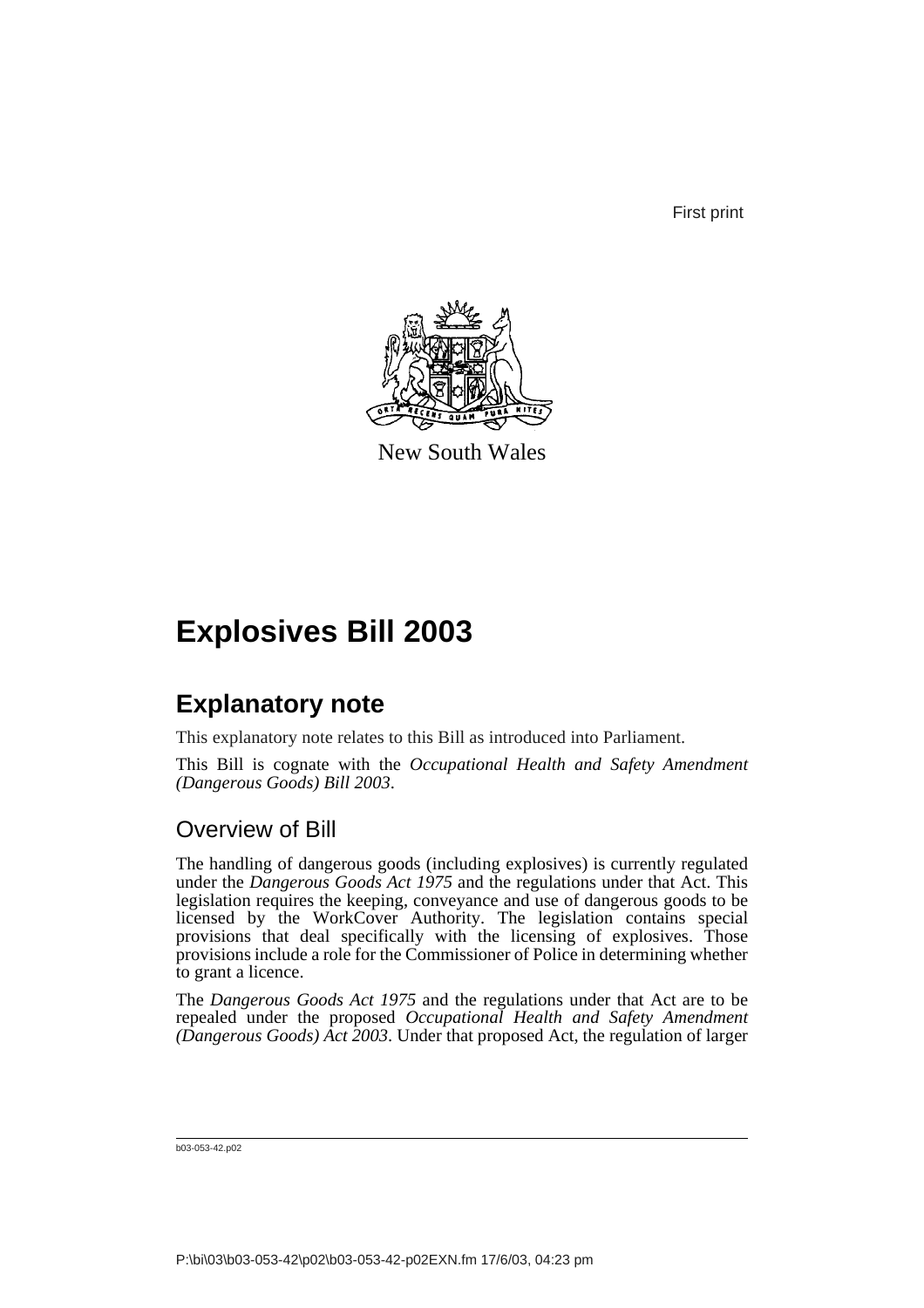Explanatory note

quantities of certain dangerous goods is to take place under the *Occupational Health and Safety Act 2000* (whether or not those dangerous goods are at places of work).

The objects of this Bill are:

- (a) to provide for the regulation and control of the handling of explosives and explosive precursors by requiring a licence to handle explosives and explosive precursors and also by enabling regulations to be made under the proposed Act containing provisions governing the handling of explosives and explosive precursors, and
- (b) to provide for the regulation and control of other dangerous goods in circumstances that will not be covered by the *Occupational Health and Safety Act 2000* by enabling regulations to be made under the proposed Act with respect to those matters.

# Outline of provisions

## **Part 1 Preliminary**

**Clause 1** sets out the name (also called the short title) of the proposed Act.

**Clause 2** provides for the commencement of the proposed Act on a day or days to be appointed by proclamation.

**Clause 3** defines certain words and expressions used in the proposed Act.

**Clause 4** provides a meaning for the term *regulatory authority*. The WorkCover Authority is generally the regulatory authority for the purposes of the proposed Act. However, another public authority may be declared by the regulations to be the regulatory authority for a specified matter (subject to such conditions or limitations as are specified in the regulations).

**Clause 5** provides that the proposed Act does not apply to the transport of dangerous goods by road or rail, or any associated activity or matter, that is regulated by the *Road and Rail Transport (Dangerous Goods) Act 1997*.

# **Part 2 Offences relating to explosives**

**Clause 6** provides that a person must be licensed to handle an explosive or explosive precursor if the regulations require it. The proposed offence is punishable by a maximum penalty of 500 penalty units (currently \$55,000) in the case of a corporation or 250 penalty units (currently \$27,500) or imprisonment for 12 months, or both, in the case of an individual.

Explanatory note page 2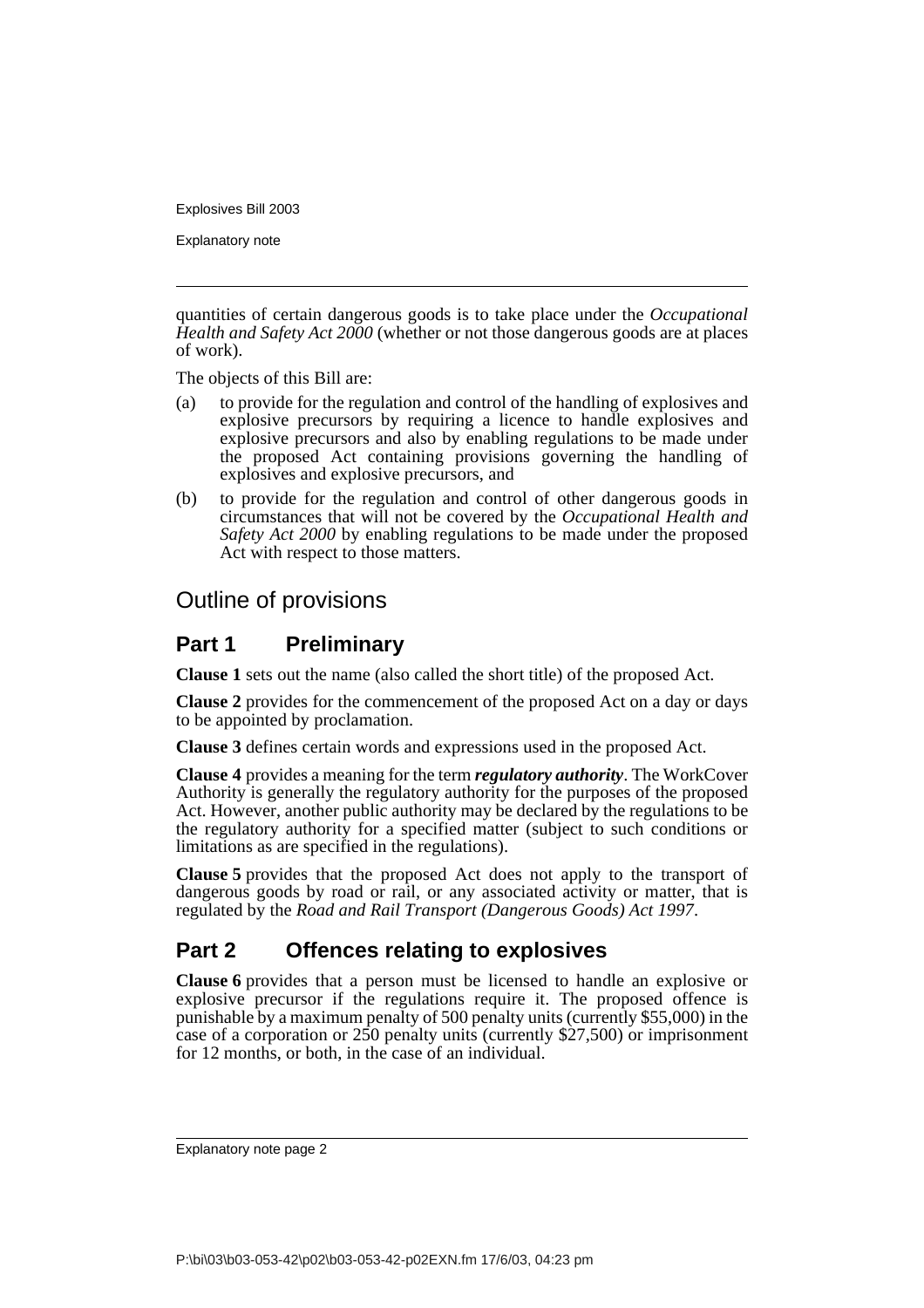Explanatory note

**Clause 7** requires a person conveying explosives at all times to take all precautions as are necessary to prevent access to the explosives by persons not lawfully entitled to have access to the explosives. The proposed offence is punishable by a maximum penalty of 500 penalty units (currently \$55,000) in the case of a corporation or 250 penalty units (currently \$27,500) in the case of an individual.

**Clause 8** prohibits the negligent handling of explosives in such a manner or in such circumstances as to endanger or be likely to endanger the life of any person, or to cause or be likely to cause injury to any person, or to damage or be likely to cause damage to any property belonging to any other person. The proposed offence is punishable by a maximum penalty of 500 penalty units (currently \$55,000) in the case of a corporation or 250 penalty units (currently \$27,500) or imprisonment for 12 months, or both, in the case of an individual.

**Clause 9** prohibits the selling or other supply of explosives to persons under the age of 18 years. The proposed offence is punishable by a maximum penalty of 50 penalty units (currently \$5,500). A person is not guilty of the offence under the proposed section if the person satisfies the court that the person believed on reasonable grounds that the minor concerned had attained the age of 18 years or the minor concerned had purchased or otherwise received the explosive in the course of the minor's employment.

# **Part 3 Explosives licences**

**Clause 10** provides that licences authorising the carrying out of an activity that constitutes handling an explosive or explosive precursor may be granted and otherwise dealt with in accordance with proposed Part 3. The licences may be granted or varied so as to cover one or more activities involving explosives or explosive precursors.

**Clause 11** provides that licences are to be granted by the regulatory authority.

**Clause 12** provides that Part 2 of the *Licensing and Registration (Uniform Procedures) Act 2002* applies to and in respect of a licence under the proposed Act with certain modifications.

**Clause 13** provides that the regulatory authority may request the Commissioner of Police to furnish it with a report in respect of certain matters relating to applicants for the grant or renewal of licences and holders of licences. For example, whether such a person has been found guilty or convicted of certain offences, whether the person is the subject of a firearms prohibition order within the meaning of the *Firearms Act 1996*, whether the person has a history of violence or threats of violence or whether there is an apprehended violence order under Part 15A of the *Crimes Act 1900* in force with respect to the applicant or

Explanatory note page 3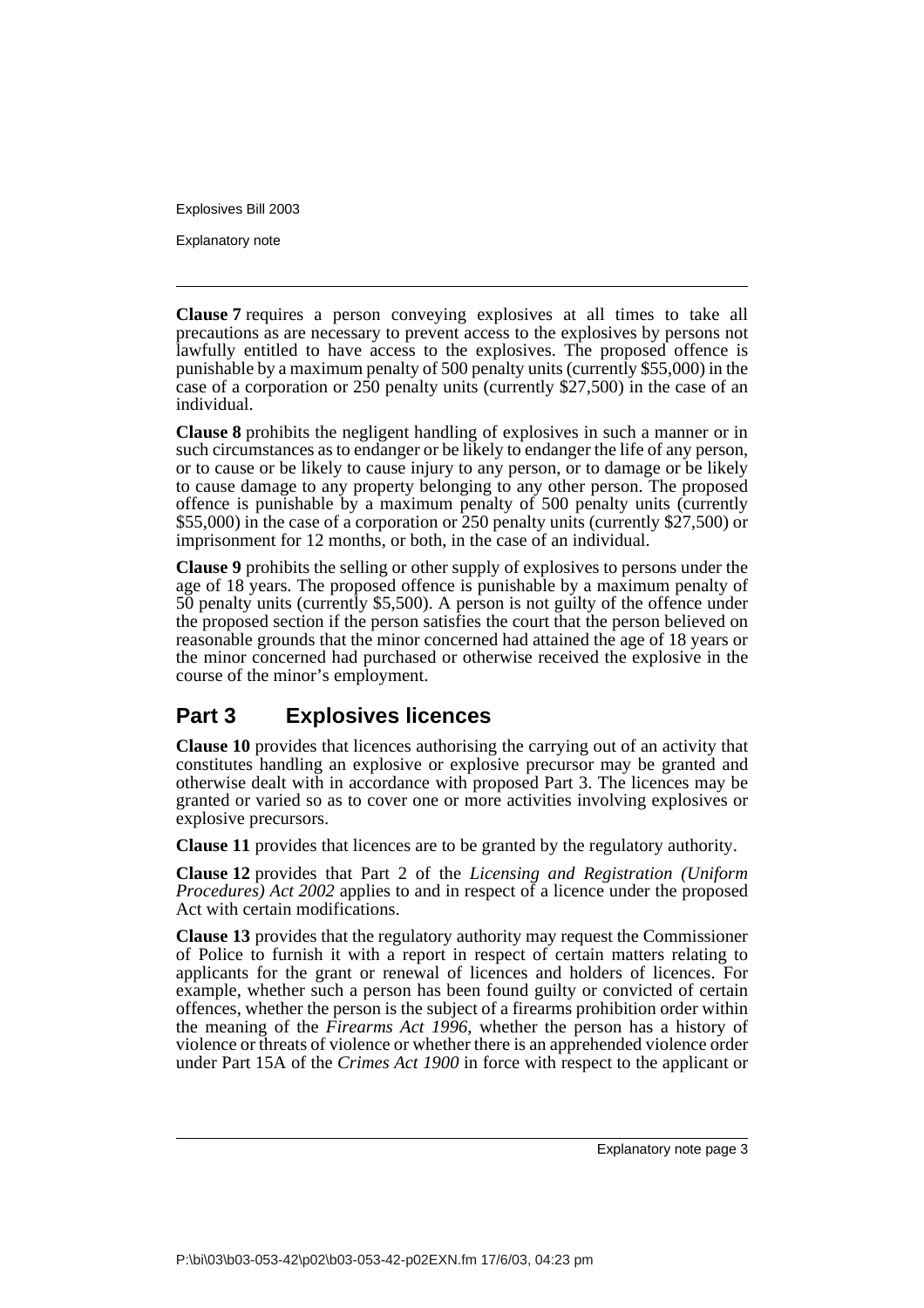Explanatory note

licence holder. The Commissioner of Police is to investigate the person to which the request relates and furnish to the regulatory authority a report on the results of that investigation.

**Clause 14** deals with conditions of licences.

**Clause 15** prohibits the holder of a licence from contravening any condition to which the licence is subject. The offence carries a maximum penalty of 50 penalty units (currently \$5,500).

**Clause 16** deals with the duration of licences.

**Clause 17** deals with fees relating to licences.

**Clause 18** creates a number of offences relating to licences, including prohibitions against a person pretending to be the holder of a licence, providing any information or producing any document for the purpose of obtaining a licence that the person knows is false or misleading in a material particular or, with intent to deceive, forging or altering a licence. The offences carry a maximum penalty of 50 penalty units (currently \$5,500).

**Clause 19** provides that the regulations may make provision for or with respect to licences, including the classes or types of licence, applications for licences, the eligibility of applicants (including age, qualifications, knowledge, experience, training and health), the testing or examination of applicants or the holders of licences to determine whether they are, or continue to be, eligible to hold a licence and other relevant matters.

**Clause 20** deals with the circumstances and manner in which a licence may be suspended.

**Clause 21** deals with the circumstances and manner in which a licence may be cancelled.

**Clause 22** is a special provision that deals with the circumstances in which a licence may be suspended or cancelled where the regulatory authority believes that the holder of a licence cannot be trusted to have access to explosives or explosive precursors because the person has a history of violence or threats of violence (whether or not the person has been convicted of any offence involving violence) or the regulatory authority is satisfied that an apprehended violence order is in force under Part 15A of the *Crimes Act 1900* against the holder of a licence.

**Clause 23** prohibits the holder of a licence that has been suspended or cancelled from using the licence and requires the holder to deliver the licence to the regulatory authority as soon as practicable after the licence is suspended or cancelled. The offence carries a maximum penalty of 10 penalty units (currently \$1,100).

Explanatory note page 4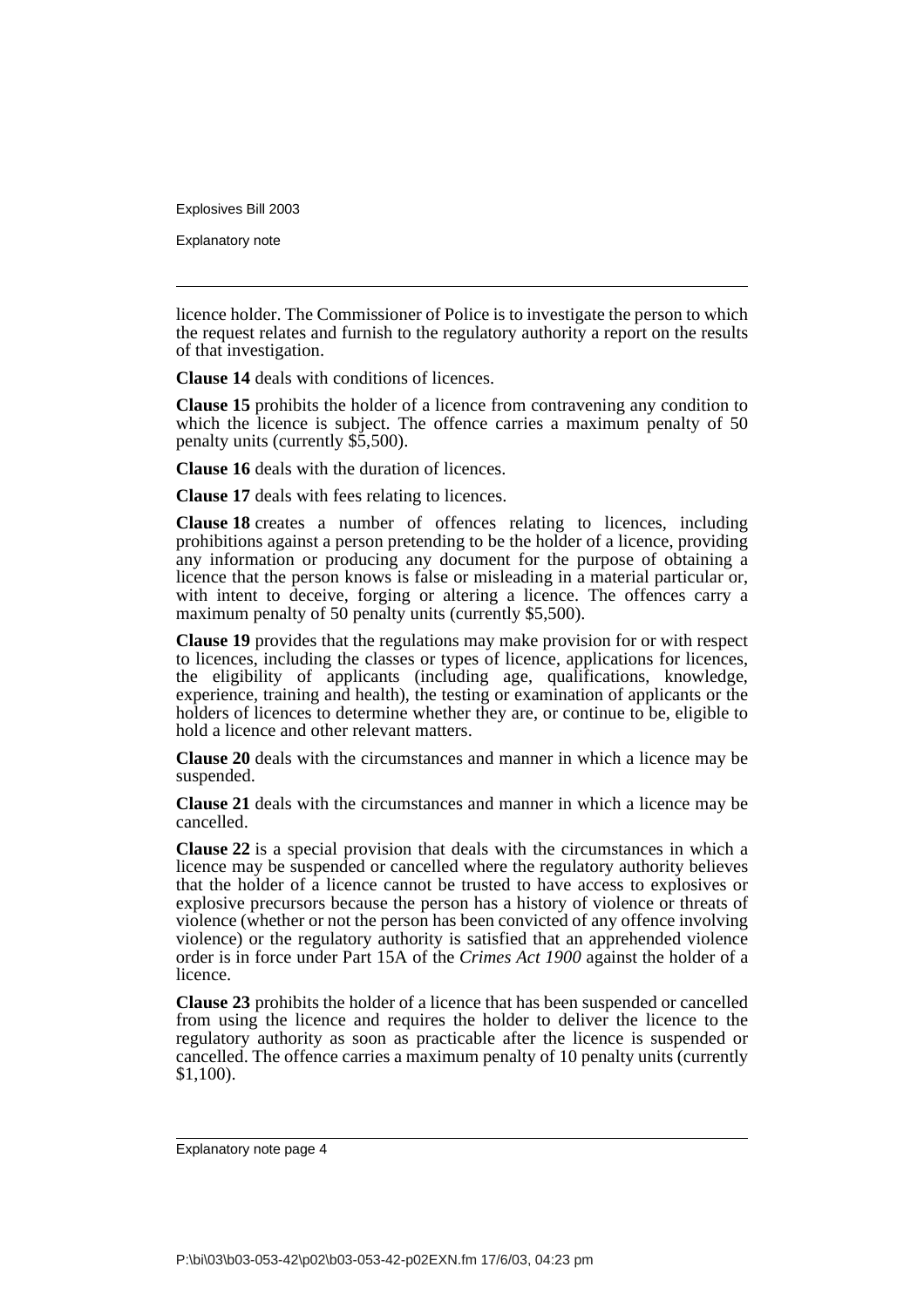Explanatory note

**Clause 24** deals with situations where a person who is aggrieved with a decision under the proposed Act or the regulations relating to a licence may apply to the Administrative Decisions Tribunal for a review of the decision.

## **Part 4 Administration**

**Clause 25** provides for the appointment of inspectors.

**Clause 26** provides that every inspector is to be issued with an identification card.

**Clause 27** provides that certain provisions of the *Occupational Health and Safety Act 2000* that set out the powers of inspectors under that Act extend to the exercise of powers in connection with the proposed Act and any regulations under it.

**Clause 28** prohibits persons from obstructing, hindering or impeding an inspector in the exercise of the inspector's functions under the proposed Act, or intimidating or threatening or attempting to intimidate an inspector in the exercise of the inspector's functions under the proposed Act. The offence is punishable by a maximum penalty of 750 penalty units (currently \$82,500) in the case of a corporation or  $225$  penalty units (currently \$24,750) in the case of an individual.

## **Part 5 Miscellaneous**

**Clause 29** provides that the proposed Act binds the Crown.

**Clause 30** provides that any fees paid to the WorkCover Authority as the regulatory authority under the proposed Act or any regulations under it are to be paid into the WorkCover Authority Fund under the *Workplace Injury Management and Workers Compensation Act 1998*.

**Clause 31** provides that regulations may be made that make provision for or with respect to the control and regulation of dangerous goods not regulated under the *Occupational Health and Safety Act 2000*.

**Clause 32** provides that proceedings for offences under the proposed Act or any regulations under it may be dealt with summarily before a Local Court or the Industrial Relations Commission in Court Session and may be instituted within 2 years after the act or omission alleged to constitute the offence.

**Clause 33** deals with the situations where a director or manager of a corporation is taken to have contravened a provision of the proposed Act or any regulations under it if the corporation has committed such a contravention.

Explanatory note page 5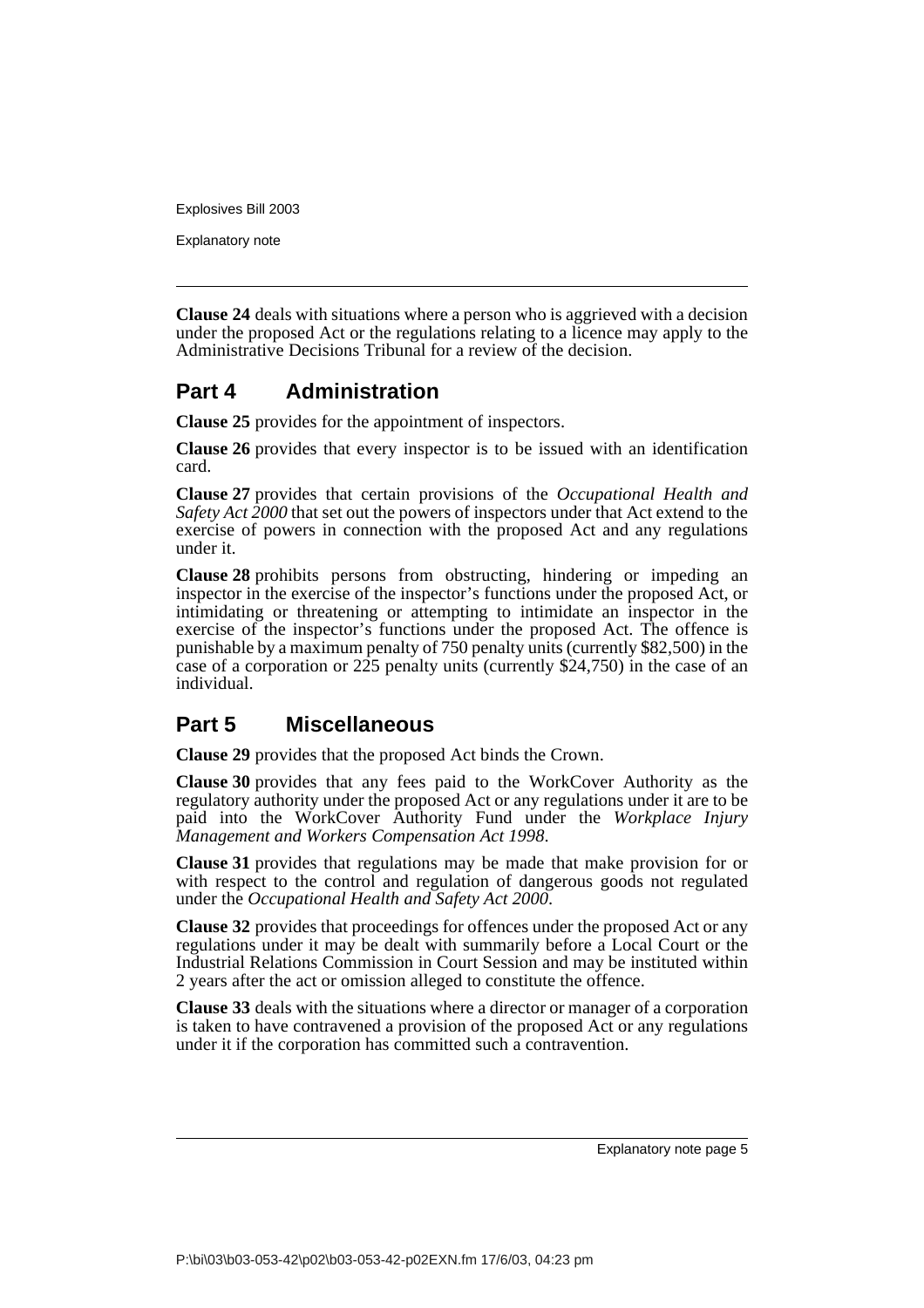Explanatory note

**Clause 34** enables penalty notices to be issued for prescribed offences against the proposed Act or any regulations under it.

**Clause 35** restricts the disclosure of information obtained in connection with the administration or execution of the proposed Act.

**Clause 36** provides that regulations may be made by the Governor for carrying out or giving effect to the proposed Act. Specifically, regulations may be made for or with respect to the control and regulation of explosives and explosive precursors.

**Clause 37** is a formal provision giving effect to Schedule 1 (Savings, transitional and other provisions).

**Clause 38** provides for the review 5 years after its assent of the proposed Act to determine whether its policy objectives remain valid and whether its terms remain appropriate for securing those objectives.

## **Schedule 1 Savings, transitional and other provisions**

**Schedule 1** contains savings and transitional provisions, including provisions allowing regulations of a savings and transitional nature to be made, provisions saving the effect of existing licences and permits relating to explosives, provisions dealing with pending proceedings before the Administrative Decisions Tribunal and provisions deferring the provisions of the *Licensing and Registration (Uniform Procedures) Act 2002* relating to electronic applications for licences until a day to be appointed by proclamation.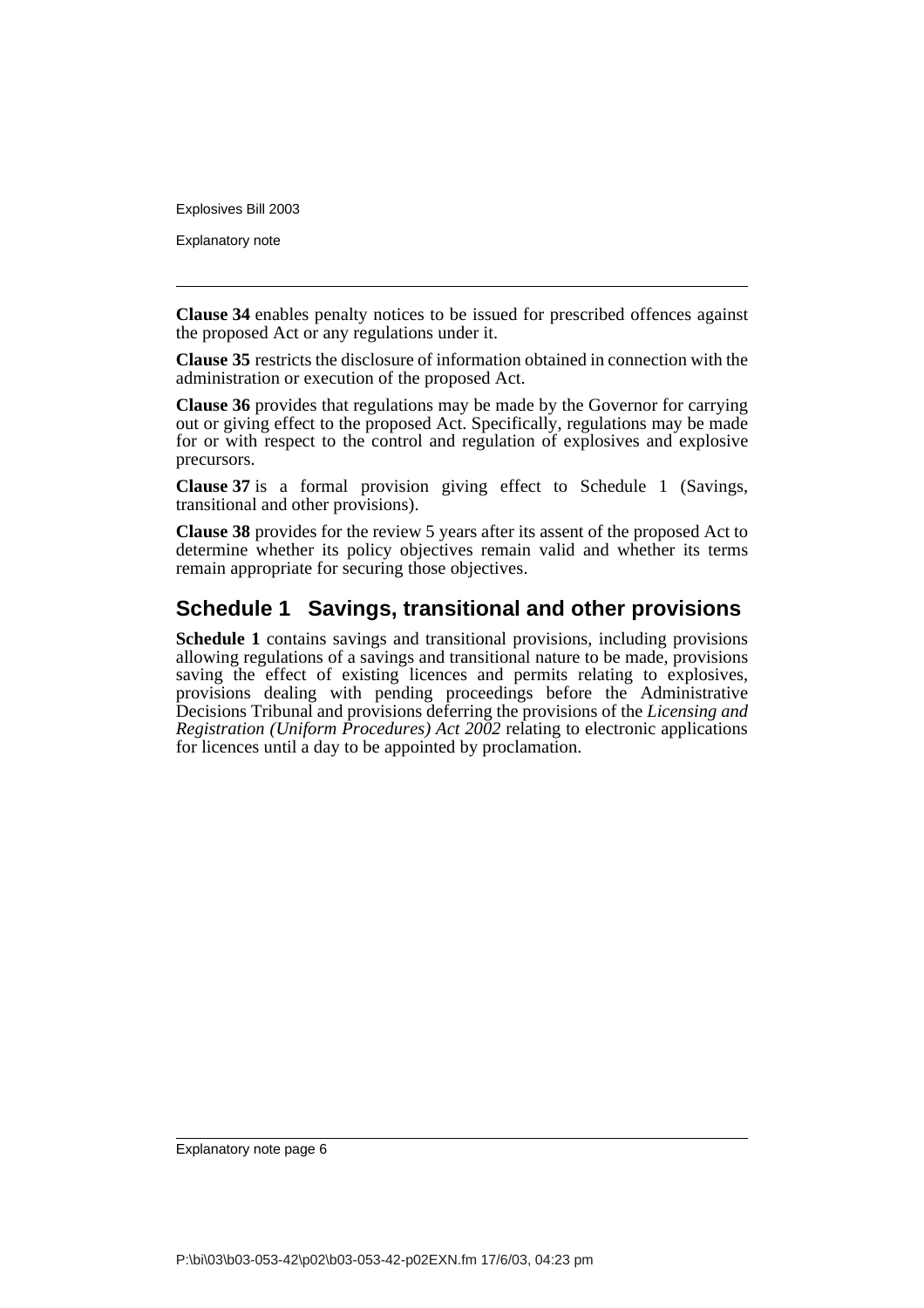First print



New South Wales

# **Explosives Bill 2003**

# **Contents**

|        |   |                                                                             | Page |
|--------|---|-----------------------------------------------------------------------------|------|
| Part 1 |   | <b>Preliminary</b>                                                          |      |
|        |   | Name of Act                                                                 | 2    |
|        | 2 | Commencement                                                                | 2    |
|        | 3 | Definitions                                                                 | 2    |
|        | 4 | Meaning of "regulatory authority"                                           | 3    |
|        | 5 | Act not to apply to transport of dangerous goods covered by<br>other scheme | 4    |
| Part 2 |   | <b>Offences relating to explosives</b>                                      |      |
|        | 6 | Licences required for handling explosives and explosive<br>precursors       | 5    |
|        |   | Conveyance of explosives                                                    | 5    |
|        | 8 | Negligent handling of explosives                                            | 5    |
|        | 9 | Supply of explosives to minors                                              | 6    |

b03-053-42.p02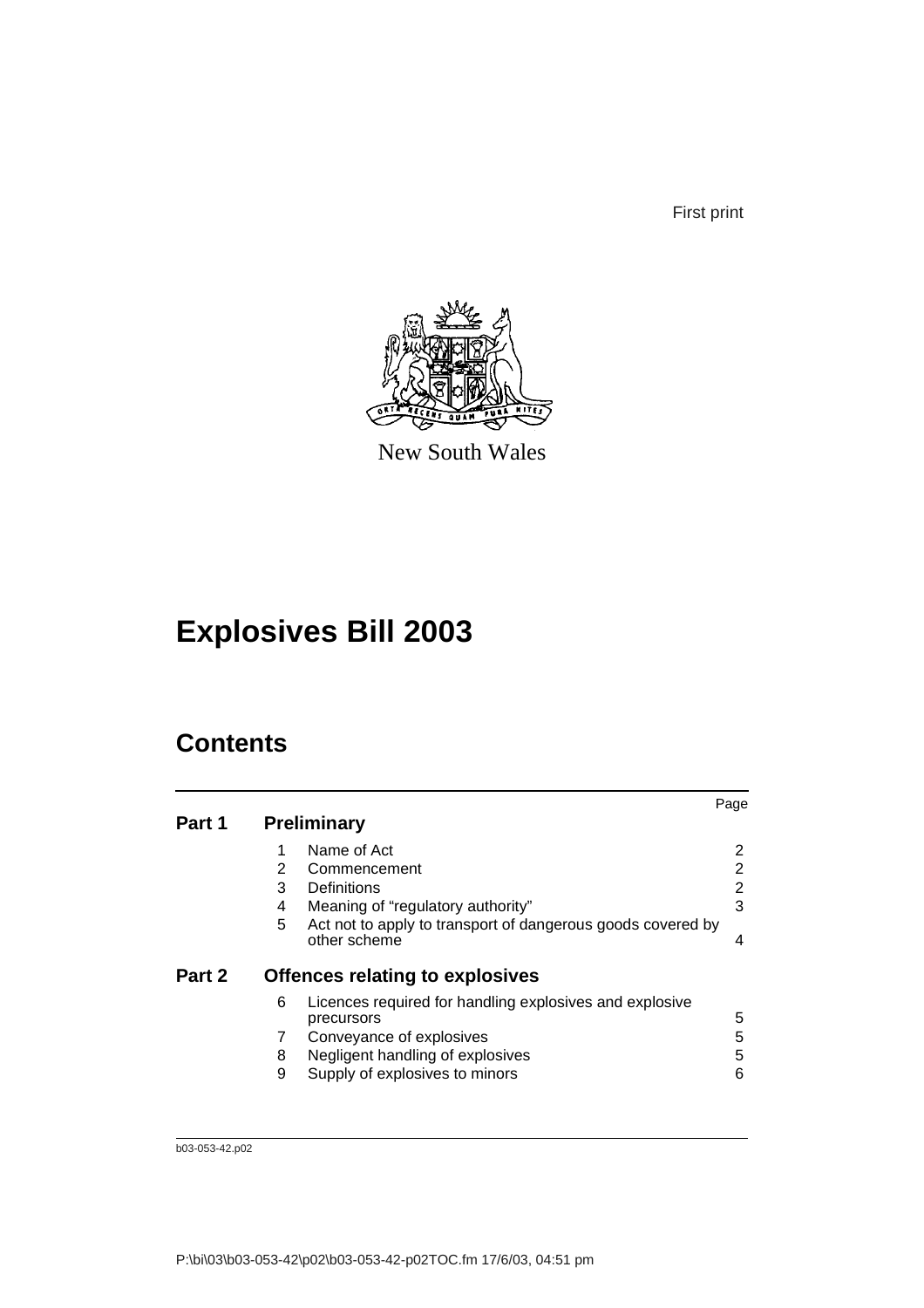|                   |    |                                                                                                                          | Page            |
|-------------------|----|--------------------------------------------------------------------------------------------------------------------------|-----------------|
| Part 3            |    | <b>Explosives licences</b>                                                                                               |                 |
|                   | 10 | Licences may be granted under this Act                                                                                   | 7               |
|                   | 11 | Grant of licence                                                                                                         | 7               |
|                   | 12 | Application to licences of Licensing and Registration (Uniform<br>Procedures) Act 2002                                   | 7               |
|                   | 13 | Commissioner of Police to report on licences                                                                             | $\overline{7}$  |
|                   | 14 | Conditions of licences                                                                                                   | 8               |
|                   | 15 | Offence to contravene conditions of licence                                                                              | 9               |
|                   | 16 | Duration of licence                                                                                                      | 9               |
|                   | 17 | Fees for licences                                                                                                        | 9               |
|                   | 18 | Offences relating to licences                                                                                            | 9               |
|                   | 19 | Regulations relating to licences                                                                                         | 10              |
|                   | 20 | Suspension of licences                                                                                                   | 10              |
|                   | 21 | <b>Cancellation of licences</b>                                                                                          | 11              |
|                   | 22 | Special provision-suspension or cancellation of licences<br>where suspicions of violence                                 | 11              |
|                   | 23 | Suspended and cancelled licences                                                                                         | 12 <sup>2</sup> |
|                   | 24 | Review of decisions by Administrative Decisions Tribunal                                                                 | 12              |
| Part 4            |    | <b>Administration</b>                                                                                                    |                 |
|                   | 25 | Appointment of inspectors                                                                                                | 14              |
|                   | 26 | <b>Identification</b>                                                                                                    | 14              |
|                   | 27 | Extension of certain provisions of Occupational Health and<br>Safety Act 2000 relating to inspectors and the enforcement |                 |
|                   |    | of this Act                                                                                                              | 14              |
|                   | 28 | Offence of obstructing or intimidating inspectors                                                                        | 15              |
| Part 5            |    | <b>Miscellaneous</b>                                                                                                     |                 |
|                   | 29 | Act to bind Crown                                                                                                        | 16              |
|                   | 30 | Fees to be paid into WorkCover Authority Fund                                                                            | 16              |
|                   | 31 | Regulations relating to dangerous goods                                                                                  | 16              |
|                   | 32 | Proceedings for offences                                                                                                 | 16              |
|                   | 33 | Offences by corporations                                                                                                 | 17              |
|                   | 34 | Penalty notices                                                                                                          | 17              |
|                   | 35 | Disclosure of information                                                                                                | 18              |
|                   | 36 | Regulations                                                                                                              | 19              |
|                   | 37 | Savings, transitional and other provisions                                                                               | 20              |
|                   | 38 | Review of Act                                                                                                            | 20              |
| <b>Schedule 1</b> |    | Savings, transitional and other provisions                                                                               | 21              |

Contents page 2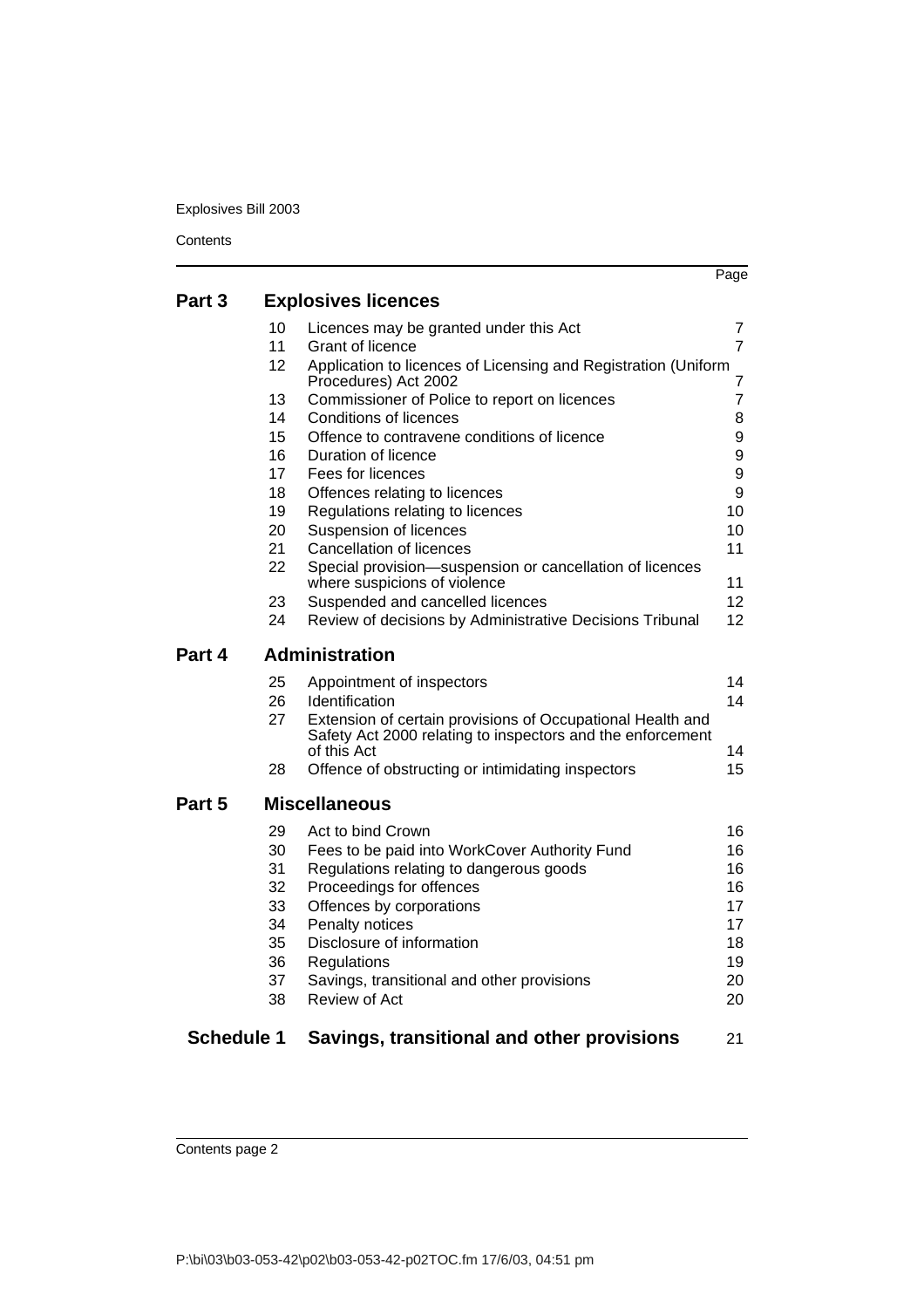

New South Wales

# **Explosives Bill 2003**

No , 2003

## **A Bill for**

An Act to provide for the regulation and control of the handling of explosives and explosive precursors; to provide for the regulation of certain other dangerous goods; and for related purposes.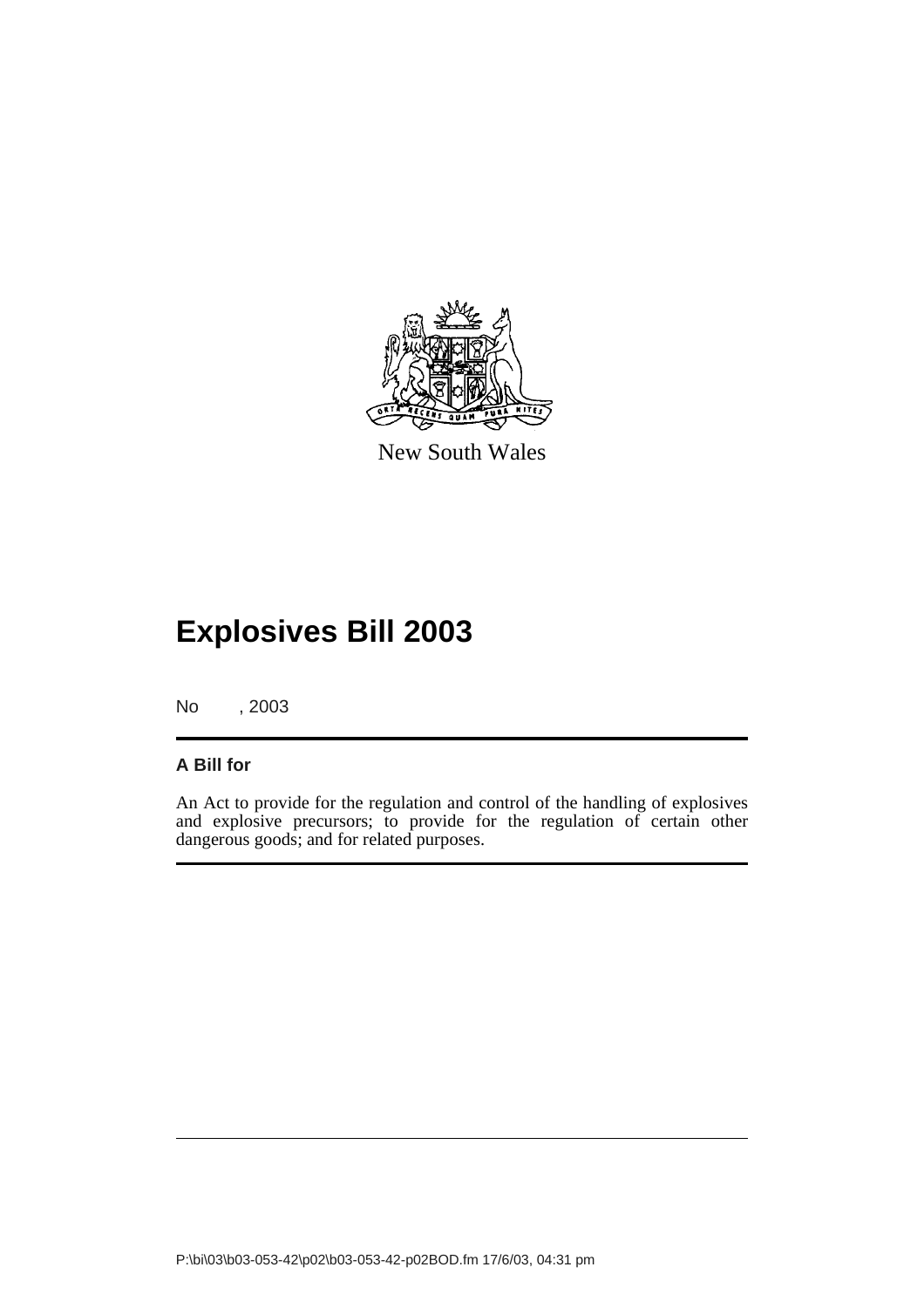| Clause 1 | Explosives Bill 2003 |
|----------|----------------------|
|          |                      |

Part 1 Preliminary

<span id="page-9-3"></span><span id="page-9-2"></span><span id="page-9-1"></span><span id="page-9-0"></span>

| The Legislature of New South Wales enacts: |     |                                                                                                                                                                                                                                                                                                            | 1                          |
|--------------------------------------------|-----|------------------------------------------------------------------------------------------------------------------------------------------------------------------------------------------------------------------------------------------------------------------------------------------------------------|----------------------------|
| <b>Preliminary</b><br><b>Part 1</b>        |     | 2                                                                                                                                                                                                                                                                                                          |                            |
| 1                                          |     | <b>Name of Act</b>                                                                                                                                                                                                                                                                                         | 3                          |
|                                            |     | This Act is the <i>Explosives Act 2003</i> .                                                                                                                                                                                                                                                               | 4                          |
| $\mathbf{2}$                               |     | <b>Commencement</b>                                                                                                                                                                                                                                                                                        | 5                          |
|                                            |     | This Act commences on a day or days to be appointed by<br>proclamation.                                                                                                                                                                                                                                    | 6<br>$\overline{7}$        |
| 3                                          |     | <b>Definitions</b>                                                                                                                                                                                                                                                                                         | 8                          |
|                                            | (1) | In this Act:                                                                                                                                                                                                                                                                                               | 9                          |
|                                            |     | <i>container</i> includes any receptacle and any covering.                                                                                                                                                                                                                                                 | 10                         |
|                                            |     | <i>convey</i> includes carry, load, unload, transfer, transmit, pump or<br>discharge.                                                                                                                                                                                                                      | 11<br>12                   |
|                                            |     | <i>exercise</i> a function includes perform a duty.                                                                                                                                                                                                                                                        | 13                         |
|                                            |     | <i>explosive</i> means any article or substance prescribed by the<br>regulations as an explosive for the purposes of this Act.                                                                                                                                                                             | 14<br>15                   |
|                                            |     | <i>explosive precursor</i> means any article or substance prescribed by<br>the regulations as an explosive precursor for the purposes of this<br>Act.                                                                                                                                                      | 16<br>17<br>18             |
|                                            |     | <i>function</i> includes power, duty and authority.                                                                                                                                                                                                                                                        | 19                         |
|                                            |     | <i>handling</i> includes the activities of conveying, manufacturing,<br>processing, possessing, using, preparing for use,<br>treating.<br>dispensing, storing, packing, selling, supplying, importing into the<br>State from another country, rendering harmless, abandoning,<br>destroying and disposing. | 20<br>21<br>22<br>23<br>24 |
|                                            |     | <i>inspector</i> means an inspector appointed under Part 4.                                                                                                                                                                                                                                                | 25                         |
|                                            |     | <i>licence</i> means a licence under this Act.                                                                                                                                                                                                                                                             | 26                         |
|                                            |     | <i>manufacture</i> , in relation to any explosive, includes the blending<br>together of any substances to make the explosive, the breaking up of<br>the explosive and the re-making, altering or repairing of the<br>explosive.                                                                            | 27<br>28<br>29<br>30       |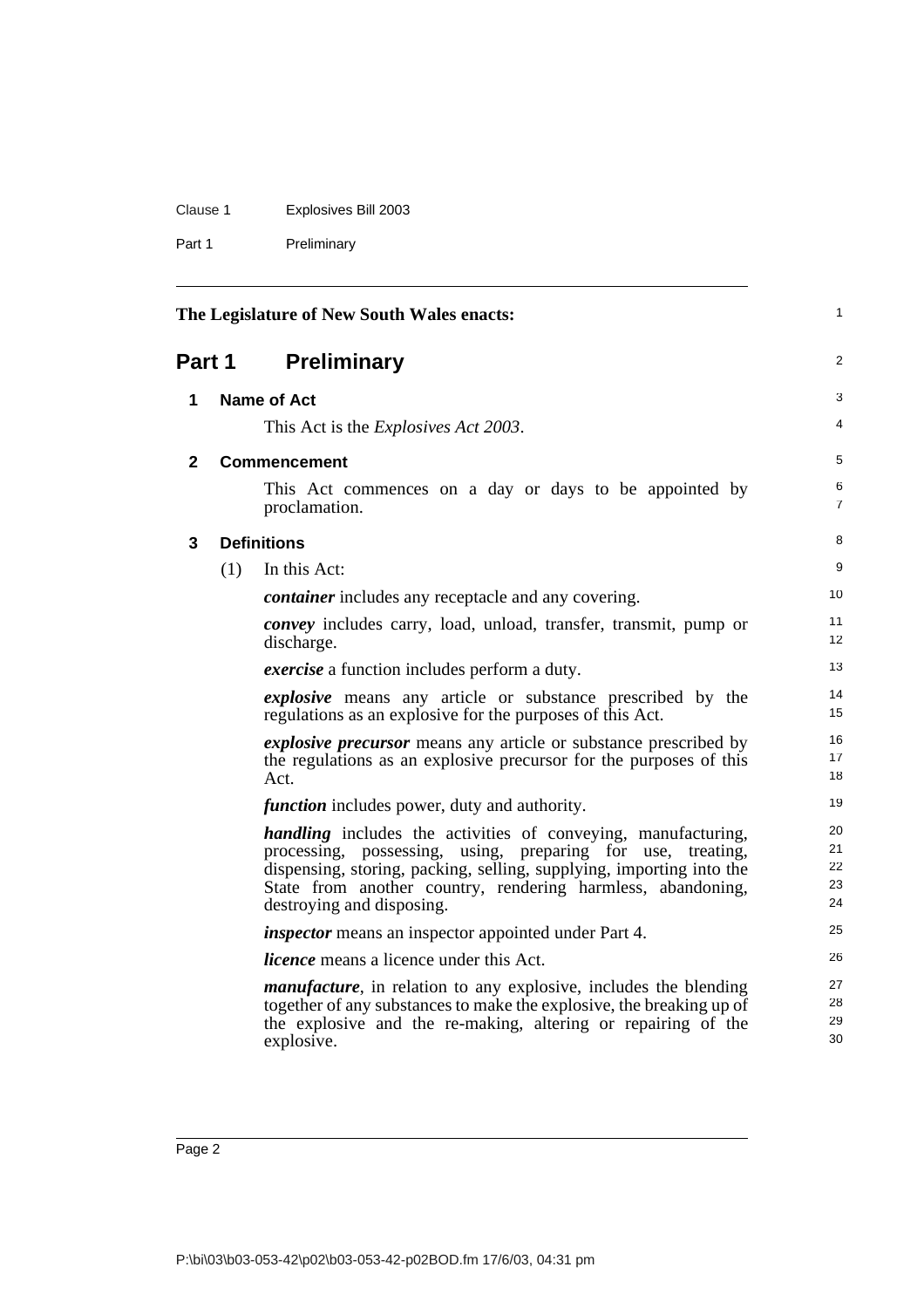Explosives Bill 2003 Clause 4

<span id="page-10-0"></span>

|   |     | <i>premises</i> means any land, building or enclosed place, or part of land,<br>building or enclosed place, or any portable structure.                                                                                           | $\mathbf{1}$<br>$\overline{2}$ |
|---|-----|----------------------------------------------------------------------------------------------------------------------------------------------------------------------------------------------------------------------------------|--------------------------------|
|   |     | <i>regulatory authority</i> —see section 4.                                                                                                                                                                                      | 3                              |
|   |     | sell includes any of the following:                                                                                                                                                                                              | 4                              |
|   |     | sell by tender,<br>(a)                                                                                                                                                                                                           | 5                              |
|   |     | (b)<br>barter or exchange,                                                                                                                                                                                                       | 6                              |
|   |     | consign or deliver for sale,<br>(c)                                                                                                                                                                                              | $\overline{7}$                 |
|   |     | advertise for sale,<br>(d)                                                                                                                                                                                                       | 8                              |
|   |     | offer for sale,<br>(e)                                                                                                                                                                                                           | 9                              |
|   |     | (f)<br>have in possession for sale,                                                                                                                                                                                              | 10                             |
|   |     | agree to sell,<br>(g)                                                                                                                                                                                                            | 11                             |
|   |     | (h)<br>sell or do any of the above:                                                                                                                                                                                              | 12                             |
|   |     | as an agent or broker, or<br>(i)                                                                                                                                                                                                 | 13                             |
|   |     | by an agent or broker,<br>(ii)                                                                                                                                                                                                   | 14                             |
|   |     | cause a sale to take place or cause any of the above to be done.<br>(i)                                                                                                                                                          | 15                             |
|   |     | In paragraphs $(c)$ – $(g)$ , the expressions <i>sale</i> and <i>sell</i> are capable of<br>having the extended meaning given by paragraph (a) or (b) or both.                                                                   | 16<br>17                       |
|   |     | <i>substance</i> means any natural or artificial substance, whether in solid<br>or liquid form or in the form of a gas or vapour.                                                                                                | 18<br>19                       |
|   | (2) | Notes included in this Act do not form part of this Act.                                                                                                                                                                         | 20                             |
| 4 |     | Meaning of "regulatory authority"                                                                                                                                                                                                | 21                             |
|   | (1) | The WorkCover Authority constituted under the Workplace Injury<br>Management and Workers Compensation Act 1998 is the regulatory<br>authority for the purposes of this Act, except as provided by this<br>section.               | 22<br>23<br>24<br>25           |
|   | (2) | A public authority is the regulatory authority for a matter for which<br>it is declared to be the regulatory authority by the regulations<br>(subject to such conditions or limitations as are specified in the<br>regulations). | 26<br>27<br>28<br>29           |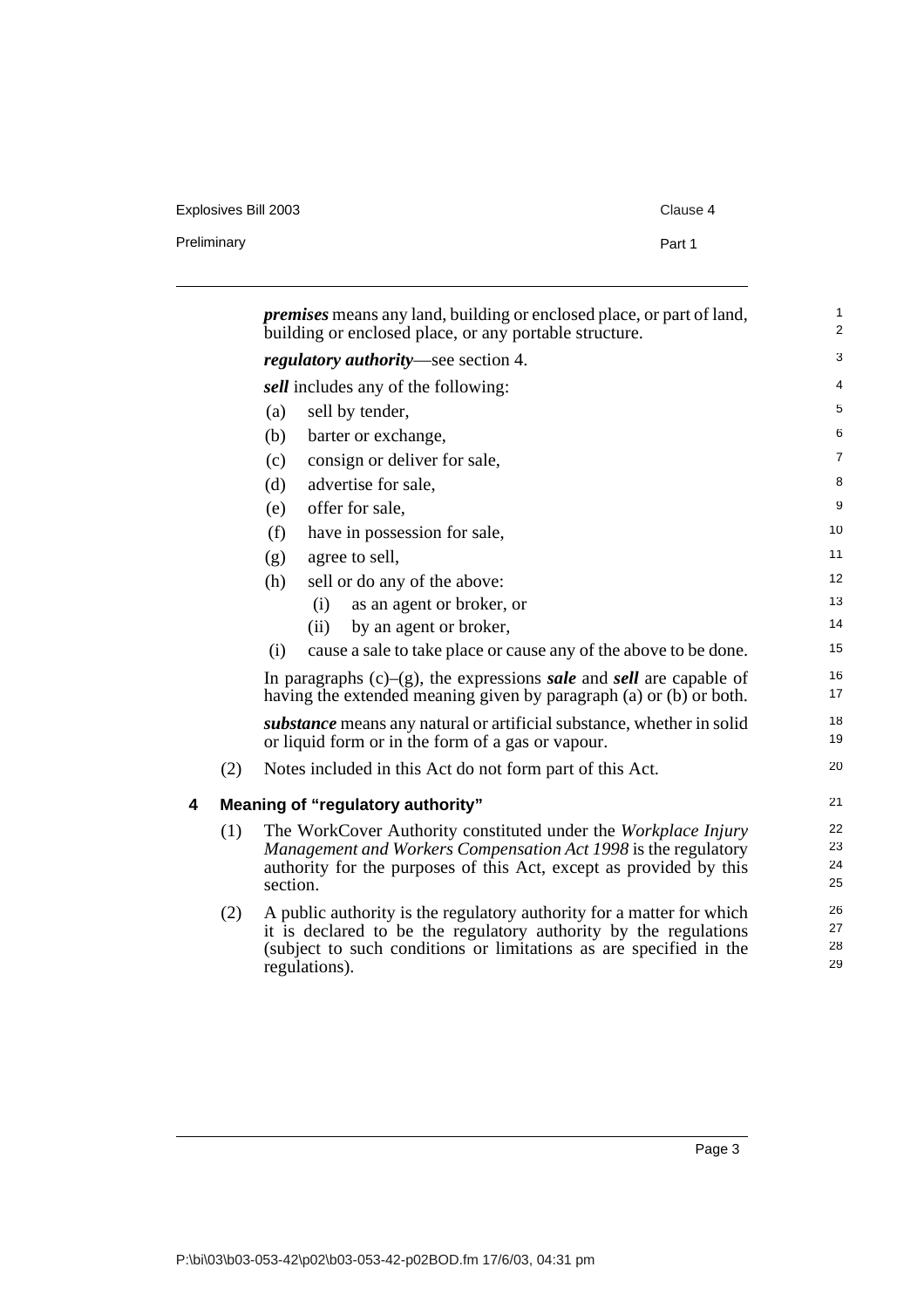### Clause 5 Explosives Bill 2003

Part 1 Preliminary

### <span id="page-11-0"></span>**5 Act not to apply to transport of dangerous goods covered by other scheme**

To the extent to which it is regulated by the *Road and Rail Transport (Dangerous Goods) Act 1997* or any regulations made under that Act, this Act does not apply to:

- (a) the transport of dangerous goods (within the meaning of that Act) by road or rail, or
- (b) any associated activity or matter.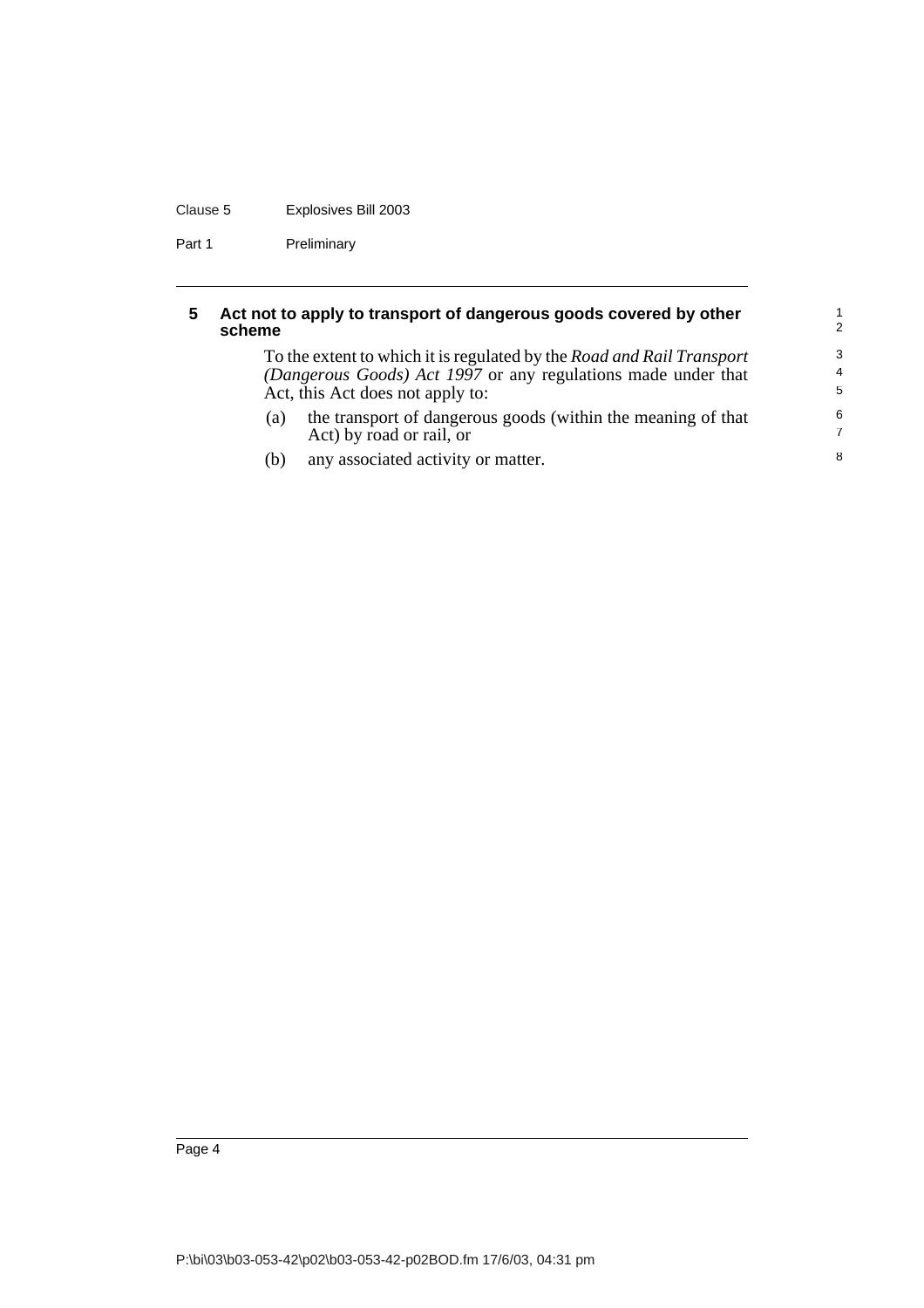| Explosives Bill 2003            | Clause 6 |
|---------------------------------|----------|
| Offences relating to explosives | Part 2   |

<span id="page-12-2"></span><span id="page-12-1"></span><span id="page-12-0"></span>

| Part 2         |     |     | <b>Offences relating to explosives</b>                                                                                                                                                               |                     |
|----------------|-----|-----|------------------------------------------------------------------------------------------------------------------------------------------------------------------------------------------------------|---------------------|
| 6              |     |     | Licences required for handling explosives and explosive precursors                                                                                                                                   | $\overline{c}$      |
|                | (1) |     | A person must not handle an explosive or explosive precursor if:                                                                                                                                     | 3                   |
|                |     | (a) | the regulations require the handling to be authorised by a<br>licence under this Act, and                                                                                                            | 4<br>5              |
|                |     | (b) | the person is not authorised to do so by a licence under this<br>Act.                                                                                                                                | 6<br>$\overline{7}$ |
|                |     |     | Maximum penalty:                                                                                                                                                                                     | 8                   |
|                |     | (a) | in the case of a corporation—500 penalty units, or                                                                                                                                                   | 9                   |
|                |     | (b) | in the case of an individual—250 penalty units or<br>imprisonment for 12 months, or both.                                                                                                            | 10<br>11            |
|                | (2) |     | Without limiting subsection $(1)$ $(a)$ , the regulations may require<br>licensing by reference to the following:                                                                                    | 12<br>13            |
|                |     | (a) | the class or type of explosive or explosive precursor,                                                                                                                                               | 14                  |
|                |     | (b) | the kind of handling of the explosive or explosive precursor,                                                                                                                                        | 15                  |
|                |     | (c) | the circumstances of the handling of the explosive or<br>explosive precursor.                                                                                                                        | 16<br>17            |
| $\overline{7}$ |     |     | <b>Conveyance of explosives</b>                                                                                                                                                                      | 18                  |
|                |     |     | A person conveying an explosive must at all times take all<br>precautions that are necessary to prevent access to the explosive by<br>persons not lawfully entitled to have access to the explosive. | 19<br>20<br>21      |
|                |     |     | Maximum penalty:                                                                                                                                                                                     | 22                  |
|                |     | (a) | in the case of a corporation—500 penalty units, or                                                                                                                                                   | 23                  |
|                |     | (b) | in the case of an individual—250 penalty units.                                                                                                                                                      | 24                  |
| 8              |     |     | <b>Negligent handling of explosives</b>                                                                                                                                                              | 25                  |
|                | (1) |     | A person must not negligently handle any explosives in such a<br>manner or in such circumstances as:                                                                                                 | 26<br>27            |
|                |     | (a) | to endanger or be likely to endanger the life of any person, or                                                                                                                                      | 28                  |
|                |     | (b) | to cause or be likely to cause injury to any person, or                                                                                                                                              | 29                  |
|                |     | (c) | to damage or be likely to cause damage to any property<br>belonging to any other person.                                                                                                             | 30<br>31            |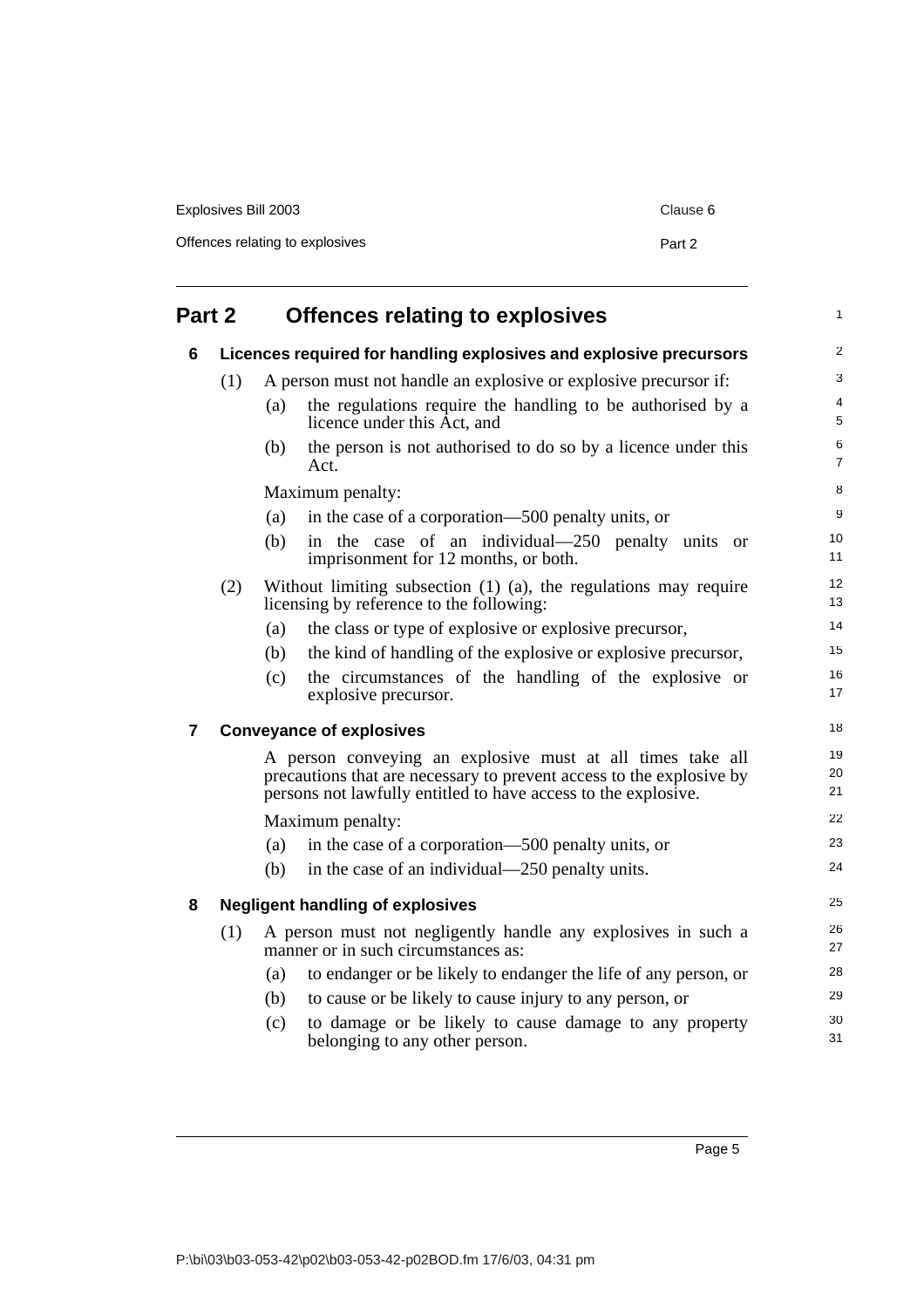#### Clause 9 Explosives Bill 2003

Part 2 **Offences relating to explosives** 

<span id="page-13-0"></span>Maximum penalty: (a) in the case of a corporation—500 penalty units, or (b) in the case of an individual—250 penalty units or imprisonment for 12 months, or both. (2) A person is not guilty of an offence under subsection (1) (c) if the person satisfies the court that the owner of the property concerned had consented to its damage. **9 Supply of explosives to minors** (1) Subject to subsection (2), a person must not sell or otherwise supply any explosive to a person who is under the age of 18 years (*a minor*). Maximum penalty: 50 penalty units. (2) A person is not guilty of an offence under this section if the person satisfies the court that: (a) the person believed on reasonable grounds that the minor concerned had attained the age of 18 years, or (b) the minor concerned purchased or otherwise received the explosive in the course of the minor's employment. 1 2 3 4 5 6 7 8 9 10 11 12 13 14 15 16 17 18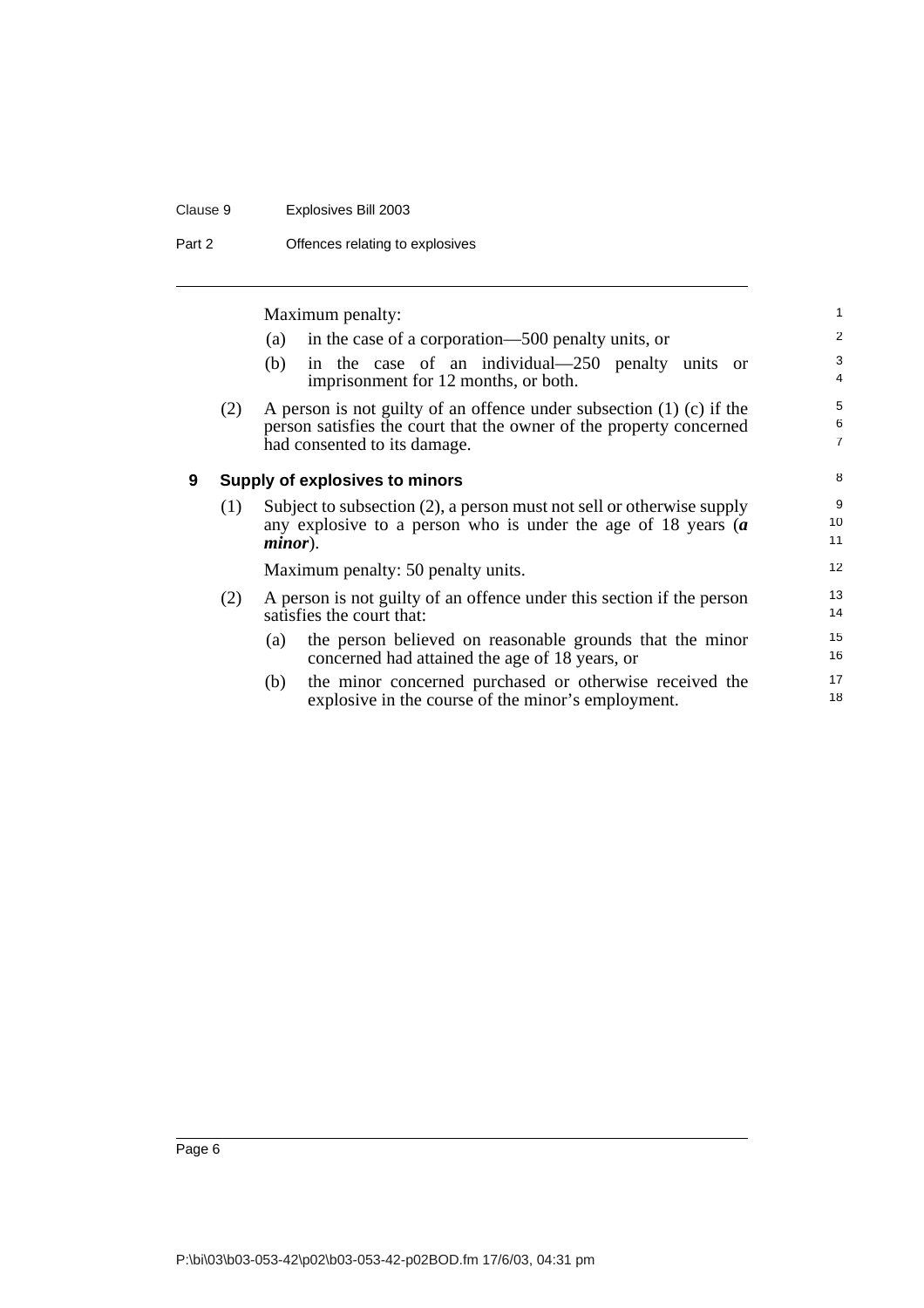<span id="page-14-0"></span>

| Explosives licences |                                        |  |
|---------------------|----------------------------------------|--|
| Part 3              | <b>Explosives licences</b>             |  |
| 10                  | Licences may be granted under this Act |  |

activities involving explosives or explosive precursors.

Explosives Bill 2003 Clause 10

<span id="page-14-1"></span>

| (1) | Licences authorising the carrying out of an activity that constitutes<br>handling an explosive or explosive precursor may be granted and<br>otherwise dealt with in accordance with this Part. |
|-----|------------------------------------------------------------------------------------------------------------------------------------------------------------------------------------------------|
| (2) | Licences may be granted or varied so as to cover one or more                                                                                                                                   |

#### <span id="page-14-4"></span><span id="page-14-3"></span><span id="page-14-2"></span>**11 Grant of licence**

| 11 |     | <b>Grant of licence</b>                                                                                                                                                                                                       | 8              |
|----|-----|-------------------------------------------------------------------------------------------------------------------------------------------------------------------------------------------------------------------------------|----------------|
|    | (1) | Licences are to be granted by the regulatory authority.                                                                                                                                                                       | 9              |
|    | (2) | The regulatory authority may approve or refuse applications for<br>licences in accordance with this Act and the regulations.                                                                                                  | 10<br>11       |
| 12 |     | Application to licences of Licensing and Registration (Uniform<br>Procedures) Act 2002                                                                                                                                        | 12<br>13       |
|    | (1) | Part 2 of the Licensing and Registration (Uniform Procedures) Act<br>2002 ( <i>the applied Act</i> ) applies to and in respect of a licence, subject<br>to the modifications and limitations prescribed by or under this Act. | 14<br>15<br>16 |
|    | (2) | For the purpose of applying Part 2 of the applied Act to a licence:                                                                                                                                                           | 17             |
|    |     | the licence may be amended under that Act, and<br>(a)                                                                                                                                                                         | 18             |
|    |     | the licence may be transferred under that Act.<br>(b)                                                                                                                                                                         | 19             |
|    | (3) | Subject to this section, the regulations may make provision for or<br>with respect to such matters concerning a licence as are relevant to<br>the operation of Part 2 of the applied Act.                                     | 20<br>21<br>22 |
| 13 |     | <b>Commissioner of Police to report on licences</b>                                                                                                                                                                           | 23             |
|    | (1) | The regulatory authority may request the Commissioner of Police to<br>furnish the regulatory authority with a report in respect of any one<br>or more of the following matters:                                               | 24<br>25<br>26 |
|    |     | whether an applicant for the grant or renewal of a licence or<br>(a)<br>the holder of a licence has been found guilty or convicted of<br>an offence whether in New South Wales or elsewhere.                                  | 27<br>28<br>29 |
|    |     | whether the applicant or licence holder is the subject of a<br>(b)<br>firearms prohibition order within the meaning of the <i>Firearms</i><br>Act 1996,                                                                       | 30<br>31<br>32 |
|    |     | whether the applicant or licence holder is of good character<br>(c)<br>and repute,                                                                                                                                            | 33<br>34       |

Page 7

1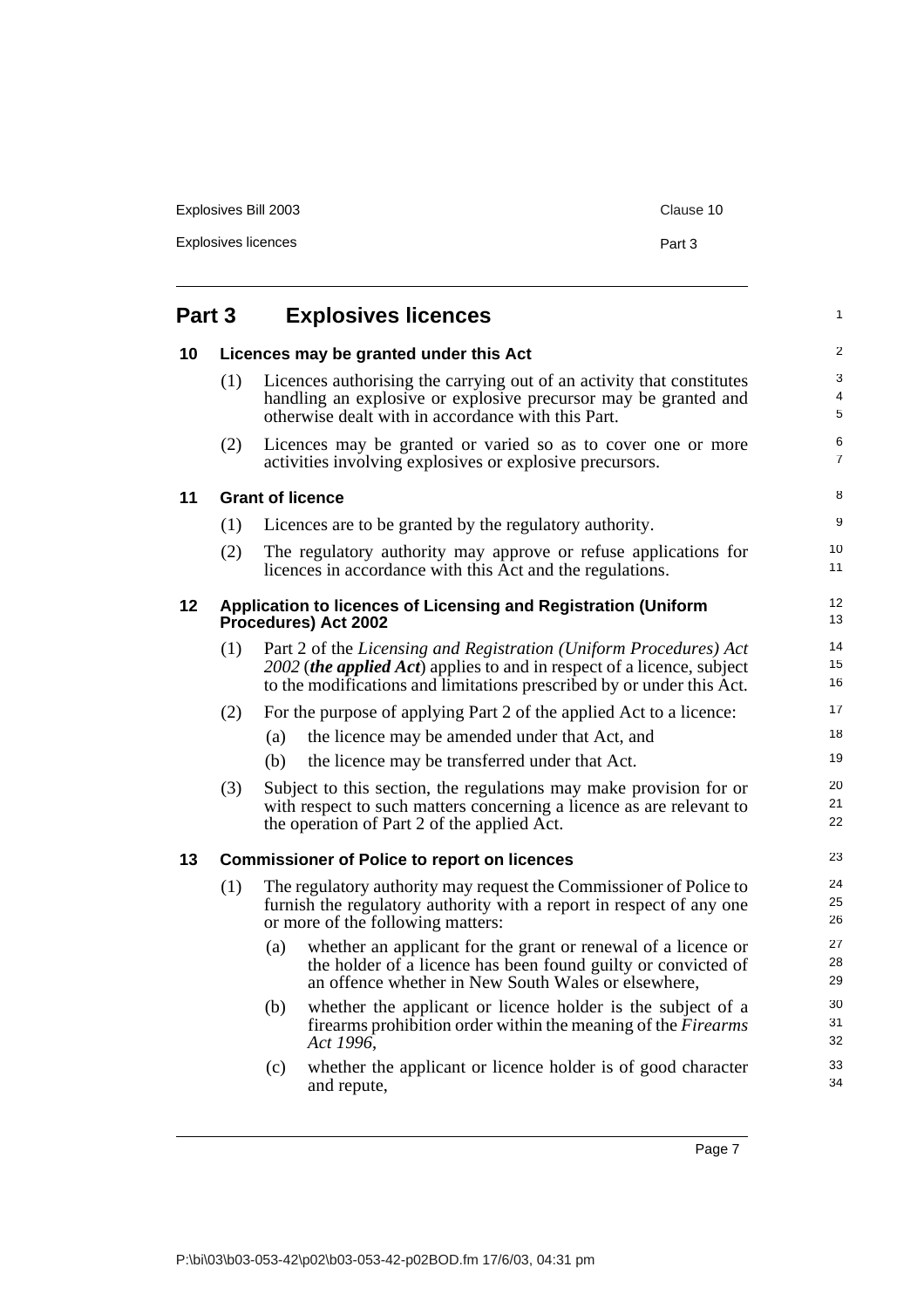## Clause 14 Explosives Bill 2003

Part 3 Explosives licences

|     | (d) | whether the applicant or licence holder has a history of<br>violence or threats of violence, with <i>violence</i> including<br>behaviour referred to in section 562AB (Stalking or<br>intimidation with intent to cause fear of physical or mental<br>harm) of the Crimes Act 1900, | 1<br>2<br>3<br>4<br>5 |
|-----|-----|-------------------------------------------------------------------------------------------------------------------------------------------------------------------------------------------------------------------------------------------------------------------------------------|-----------------------|
|     | (e) | whether there is an apprehended violence order under Part<br>15A of the Crimes Act 1900 in force with respect to the<br>applicant or licence holder,                                                                                                                                | 6<br>7<br>8           |
|     | (f) | whether the applicant or licence holder has good reason for<br>holding the licence,                                                                                                                                                                                                 | 9<br>10               |
|     | (g) | whether the applicant or licence holder can be trusted to<br>handle explosives in the manner authorised by the licence<br>without danger to the public safety or the peace,                                                                                                         | 11<br>12<br>13        |
|     | (h) | whether the applicant or licence holder has adequate facilities<br>for the safe keeping of explosives,                                                                                                                                                                              | 14<br>15              |
|     | (i) | such other matters as the regulatory authority may specify in<br>the request.                                                                                                                                                                                                       | 16<br>17              |
| (2) |     | The Commissioner of Police, on receiving a request made under<br>subsection $(1)$ , is to investigate the person to which the request<br>relates and furnish to the regulatory authority a report in respect of<br>the matter or matters that were the subject of the request.      | 18<br>19<br>20<br>21  |
| (3) |     | The report of the Commissioner of Police may include any of the<br>following information:                                                                                                                                                                                           | 22<br>23              |
|     | (a) | information in the Commissioner's possession,                                                                                                                                                                                                                                       | 24                    |
|     | (b) | information to which the Commissioner ordinarily has access<br>through arrangements with the police service of the<br>Commonwealth or another State or Territory.                                                                                                                   | 25<br>26<br>27        |
| (4) |     | A reference in this section to an applicant for the grant or renewal of<br>a licence or the holder of a licence includes, if that applicant or<br>holder is a corporation, a reference to each director and manager of<br>the corporation.                                          | 28<br>29<br>30<br>31  |
|     |     | <b>Conditions of licences</b>                                                                                                                                                                                                                                                       | 32                    |
| (1) |     | Licences may be granted unconditionally or subject to conditions.                                                                                                                                                                                                                   | 33                    |
| (2) |     | After granting a licence, the regulatory authority may, by notice in<br>writing to the holder of the licence:                                                                                                                                                                       | 34<br>35              |
|     | (a) | impose conditions or further conditions on the licence, or                                                                                                                                                                                                                          | 36                    |

Page 8

<span id="page-15-0"></span>**14 Conditions of licences**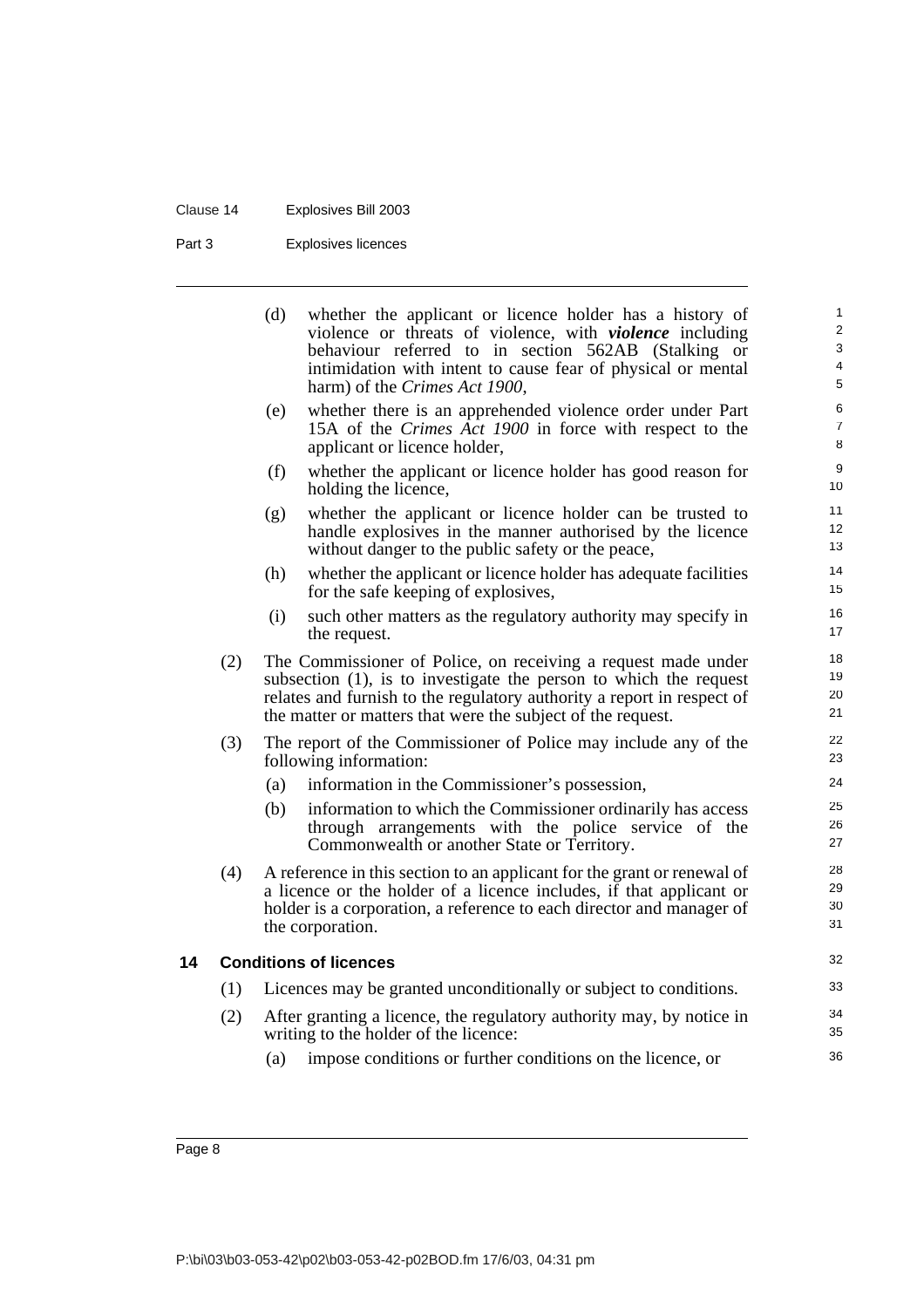| Explosives Bill 2003 | Clause 15 |
|----------------------|-----------|
| Explosives licences  | Part 3    |

<span id="page-16-3"></span><span id="page-16-2"></span><span id="page-16-1"></span><span id="page-16-0"></span>

|    |     | vary or revoke any of the conditions to which the licence is<br>(b)<br>subject.                                                                                                                    | $\mathbf{1}$<br>2   |
|----|-----|----------------------------------------------------------------------------------------------------------------------------------------------------------------------------------------------------|---------------------|
|    | (3) | A licence is also subject to such conditions as are prescribed by the<br>regulations. Any such prescribed condition cannot be varied or<br>revoked by the regulatory authority under this section. | 3<br>4<br>5         |
|    | (4) | A condition under this section may restrict or limit an activity<br>authorised by the licence.                                                                                                     | 6<br>$\overline{7}$ |
| 15 |     | Offence to contravene conditions of licence                                                                                                                                                        | 8                   |
|    |     | The holder of a licence must not contravene any condition to which<br>the licence is subject.                                                                                                      | 9<br>10             |
|    |     | Maximum penalty: 50 penalty units.                                                                                                                                                                 | 11                  |
| 16 |     | <b>Duration of licence</b>                                                                                                                                                                         | 12                  |
|    | (1) | A licence remains in force (unless sooner cancelled) for the period<br>specified in the licence or (if no such period is specified) until<br>cancelled.                                            | 13<br>14<br>15      |
|    | (2) | A licence is not in force during any period it is suspended.                                                                                                                                       | 16                  |
| 17 |     | <b>Fees for licences</b>                                                                                                                                                                           | 17                  |
|    | (1) | The fees payable in respect of applications for licences are to be<br>determined by the regulatory authority.                                                                                      | 18<br>19            |
|    | (2) | Any such fee is not to exceed the maximum amount prescribed by<br>the regulations.                                                                                                                 | 20<br>21            |
| 18 |     | <b>Offences relating to licences</b>                                                                                                                                                               | 22                  |
|    | (1) | A person must not pretend to hold a licence.                                                                                                                                                       | 23                  |
|    | (2) | A person must not, for the purpose of obtaining a licence, provide<br>any information or produce any document that the person knows is<br>false or misleading in a material particular.            | 24<br>25<br>26      |
|    | (3) | A person must not, with intent to deceive, forge or alter a licence.                                                                                                                               | 27                  |
|    | (4) | A person must not, without reasonable excuse, have another<br>person's licence in his or her possession.                                                                                           | 28<br>29            |
|    | (5) | A holder of a licence must not lend the licence or allow it to be used<br>by any other person.                                                                                                     | 30<br>31            |
|    |     | Maximum penalty: 50 penalty units.                                                                                                                                                                 | 32                  |
|    |     |                                                                                                                                                                                                    |                     |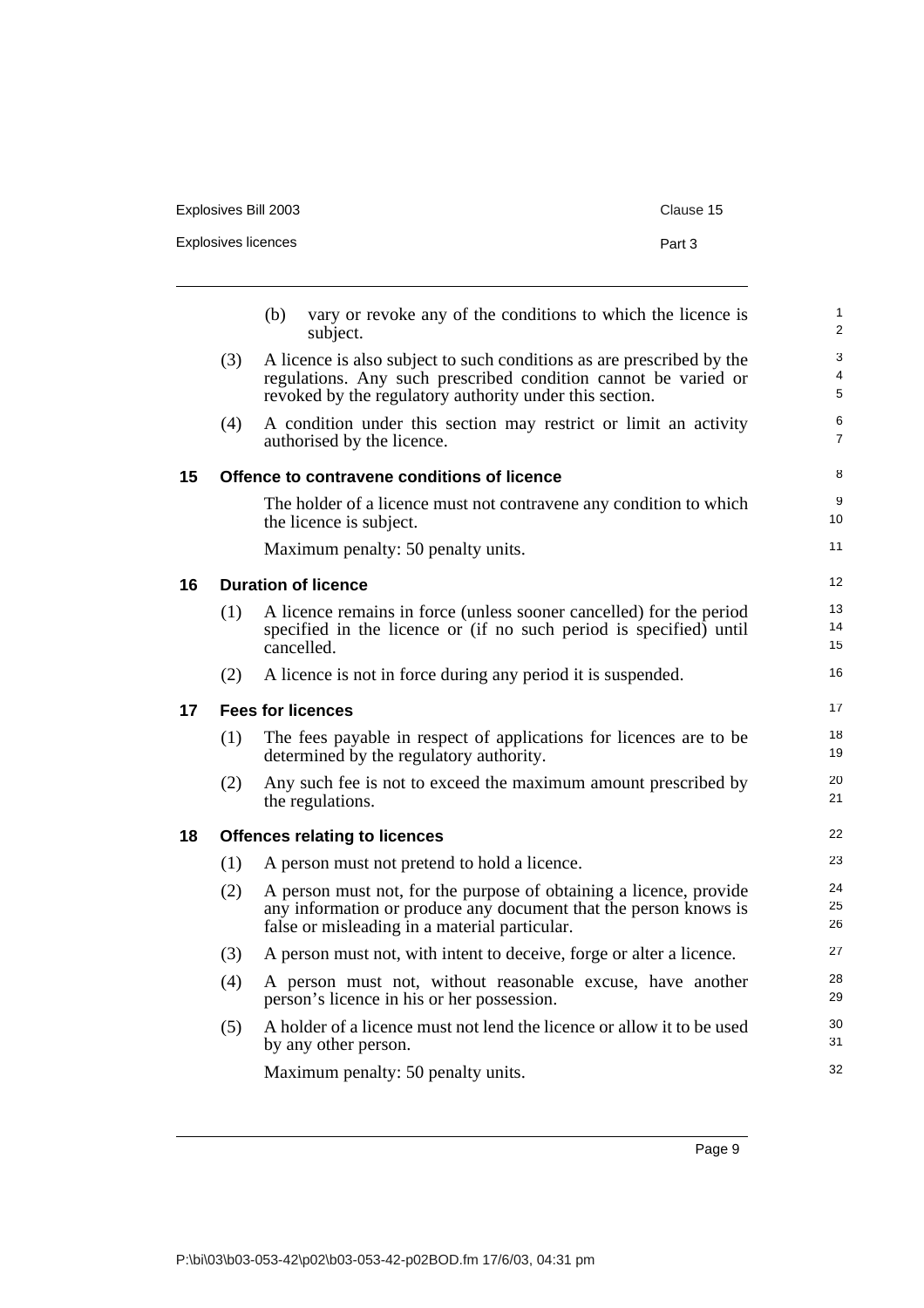## Clause 19 Explosives Bill 2003

Part 3 Explosives licences

<span id="page-17-1"></span><span id="page-17-0"></span>

| 19 |     |     | <b>Regulations relating to licences</b>                                                                                                                                                                                          | $\mathbf{1}$                  |
|----|-----|-----|----------------------------------------------------------------------------------------------------------------------------------------------------------------------------------------------------------------------------------|-------------------------------|
|    | (1) |     | The regulations may make provision for or with respect to licences.                                                                                                                                                              | 2                             |
|    | (2) |     | In particular, the regulations may make provision for or with respect<br>to the following:                                                                                                                                       | 3<br>$\overline{4}$           |
|    |     | (a) | the classes or types of licence,                                                                                                                                                                                                 | 5                             |
|    |     | (b) | restrictions on the authority conferred by a particular type of<br>licence or class of licence, whether by reference to the activity<br>involving an explosive or explosive precursor authorised by<br>the licence or otherwise, | 6<br>$\overline{7}$<br>8<br>9 |
|    |     | (c) | applications for licences,                                                                                                                                                                                                       | 10                            |
|    |     | (d) | the eligibility of applicants (including age, qualifications,<br>knowledge, experience, training and health),                                                                                                                    | 11<br>12                      |
|    |     | (e) | the testing or examination of applicants or the holders of<br>licences to determine whether they are, or continue to be,<br>eligible to hold a licence,                                                                          | 13<br>14<br>15                |
|    |     | (f) | the continuing education and training of holders of licences or<br>employees of holders of licences,                                                                                                                             | 16<br>17                      |
|    |     | (g) | the granting of different types of licences in the same<br>document,                                                                                                                                                             | 18<br>19                      |
|    |     | (h) | the replacement of licences that are lost, destroyed or defaced,                                                                                                                                                                 | 20                            |
|    |     | (i) | the return of licences that require alteration,                                                                                                                                                                                  | 21                            |
|    |     | (j) | procedures relating to the suspension or cancellation of<br>licences.                                                                                                                                                            | 22<br>23                      |
|    |     | (k) | fees payable in connection with licences and applications for<br>licences.                                                                                                                                                       | 24<br>25                      |
| 20 |     |     | <b>Suspension of licences</b>                                                                                                                                                                                                    | 26                            |
|    |     |     | If the holder of a licence:                                                                                                                                                                                                      | 27                            |
|    |     | (a) | is proceeded against for an offence against this Act or the<br>regulations, or                                                                                                                                                   | 28<br>29                      |
|    |     | (b) | is not complying with any lawful requirement imposed by or<br>under this Act,                                                                                                                                                    | 30<br>31                      |
|    |     |     | the regulatory authority may suspend the licence until the<br>proceeding has been disposed of or until the requirement has been<br>complied with, as the case may be.                                                            | 32<br>33<br>34                |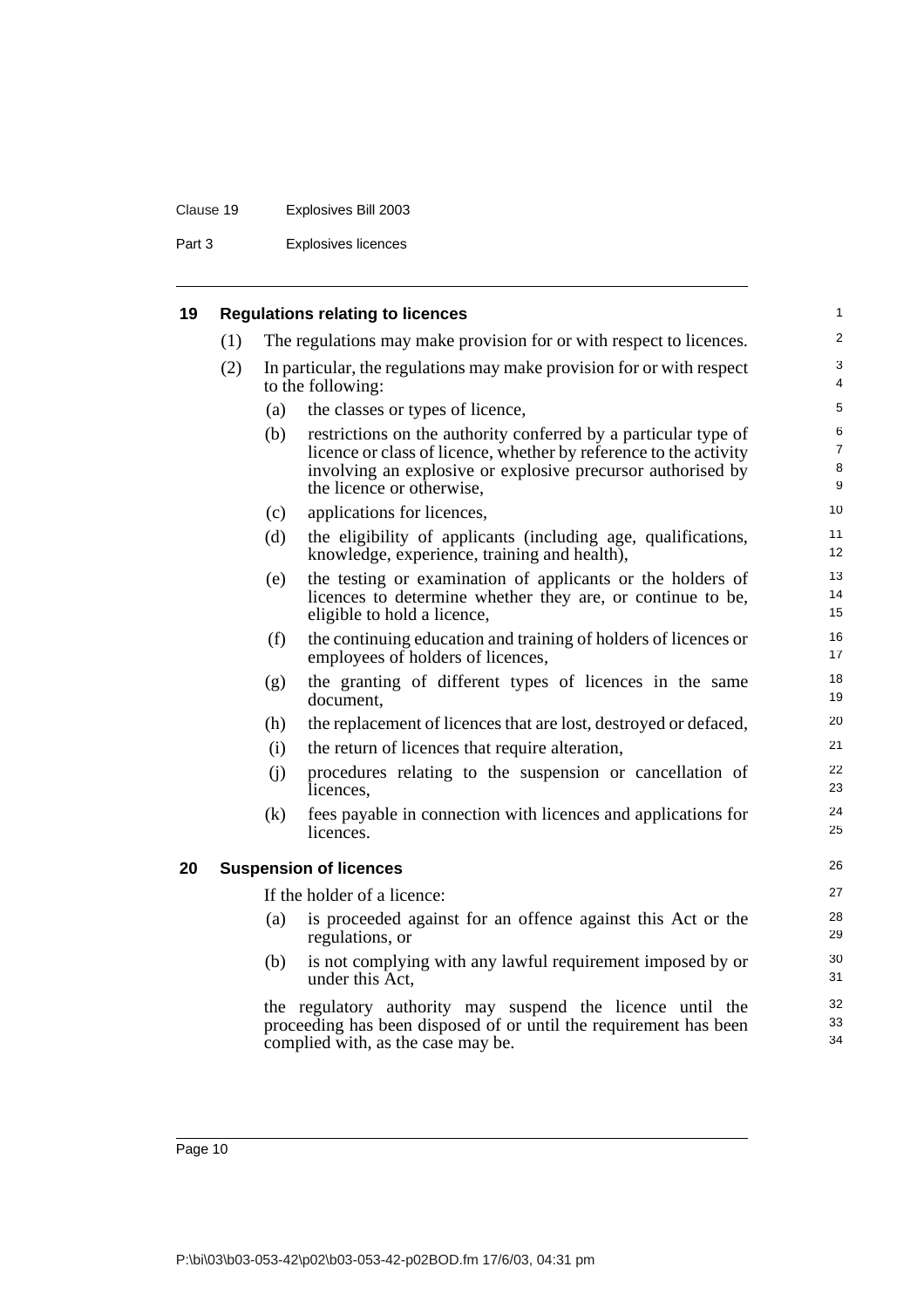| Explosives Bill 2003 | Clause 21 |
|----------------------|-----------|
| Explosives licences  | Part 3    |
|                      |           |

### <span id="page-18-0"></span>**21 Cancellation of licences**

The regulatory authority may cancel a licence if the holder of the licence:

- (a) is convicted or found guilty of an offence against this Act or the regulations or a provision of a corresponding Act or regulation of the Commonwealth or of another State or Territory relating to explosives, or
- (b) breaches a condition of the licence, or
- (c) surrenders the licence to the regulatory authority.

#### <span id="page-18-1"></span>**22 Special provision—suspension or cancellation of licences where suspicions of violence**

- (1) If the regulatory authority believes that the holder of a licence cannot be trusted to handle explosives or explosive precursors because the person has a history of violence or threats of violence (whether or not the person has been convicted of any offence involving violence), the regulatory authority may, by notice in writing served on the holder, require the holder, within the time specified in the notice, to show cause why the licence should not be cancelled.
- (2) The regulatory authority may also, at any time, suspend the licence pending determination of the matter under subsection (3).
- (3) If the regulatory authority is not satisfied with the matters, if any, put to the regulatory authority by the holder of the licence, the regulatory authority may cancel the licence.
- (4) If the regulatory authority is satisfied that an apprehended violence order is in force under Part 15A of the *Crimes Act 1900* against the holder of a licence (whether or not the person has been served with a notice under subsection (1)), the regulatory authority may suspend the licence for any period determined by the regulatory authority.
- (5) A period must not be determined under subsection (4) that extends beyond the period during which the apprehended violence order remains in force.
- (6) This section does not limit any powers of the regulatory authority under sections 20 (Suspension of licences) and 21 (Cancellation of licences) with respect to a licence.
- (7) In this section, *violence* includes behaviour referred to in section 562AB (Stalking or intimidation with intent to cause fear of physical or mental harm) of the *Crimes Act 1900*.

Page 11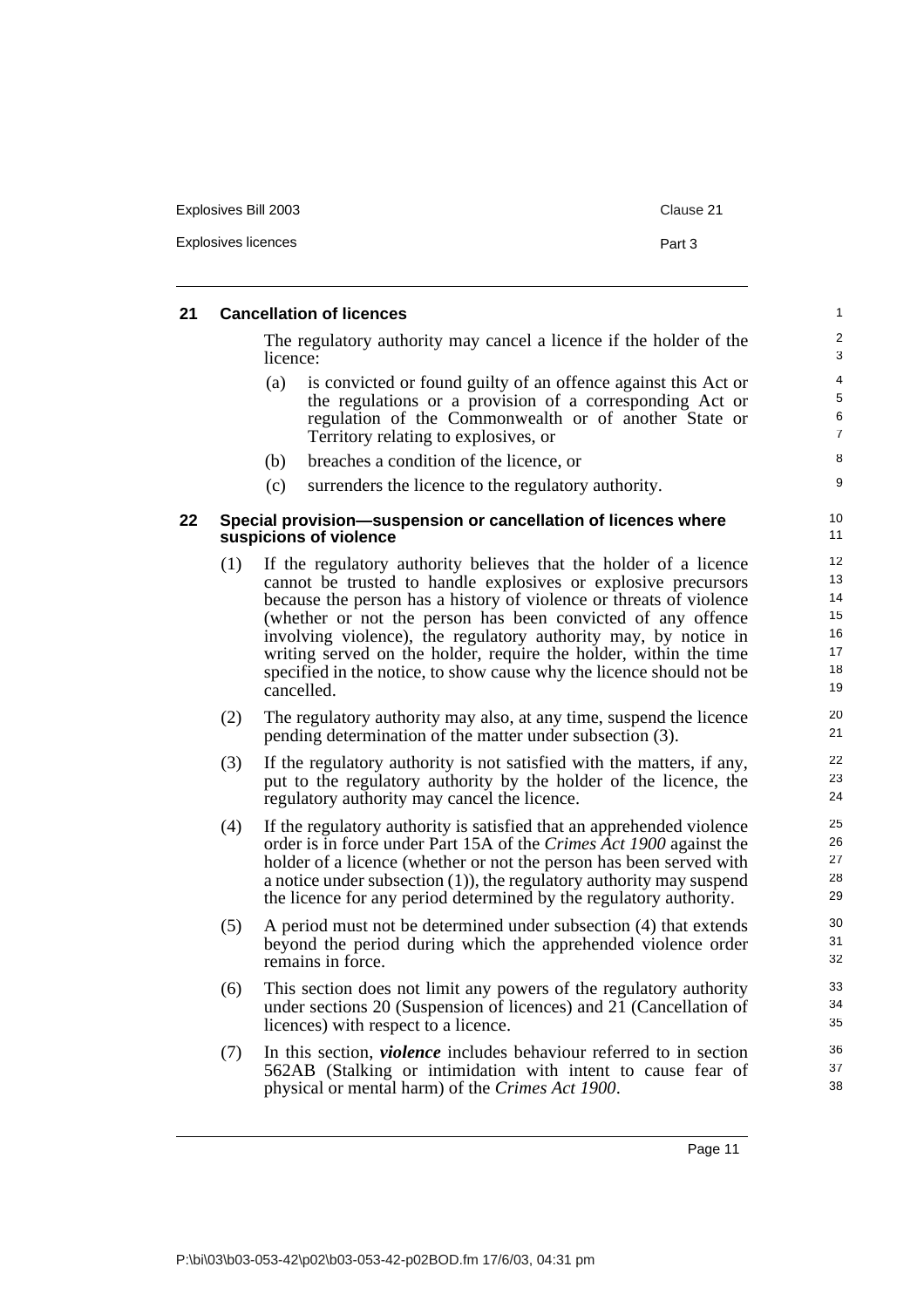#### Clause 23 Explosives Bill 2003

Part 3 Explosives licences

#### <span id="page-19-0"></span>**23 Suspended and cancelled licences**

The holder of a licence suspended or cancelled under this Act must not use the licence and must deliver the licence to the regulatory authority as soon as practicable after the licence is suspended or cancelled.

Maximum penalty: 10 penalty units.

#### <span id="page-19-1"></span>**24 Review of decisions by Administrative Decisions Tribunal**

- (1) A person who is aggrieved with a decision under this Act or the regulations relating to a licence may apply to the Administrative Decisions Tribunal for a review of the decision.
- (2) For the purposes of this section, an application for the grant of a licence is taken to have been refused if the licence is not granted within 60 days (or such other period as is prescribed by the regulations) after the application was duly made.
- (3) An application under subsection (1) must be made within 28 days after the directly aggrieved person is notified of the decision (or in a case of the kind referred to in subsection (2), within 28 days after the expiry of the 60-day period referred to in that subsection).
- (4) Section 48 (Notice of decision and review rights to be given by administrators) of the *Administrative Decisions Tribunal Act 1997* is taken to require notification of a decision to be made only to a directly aggrieved person.
- (5) Section 53 (Internal reviews) of the *Administrative Decisions Tribunal Act 1997* does not apply to a decision of the kind referred to in subsection (1). Accordingly, section 55 (1) (d) of that Act does not apply to any such decision.
- (6) If an application is made to the Tribunal under subsection (1) by an aggrieved person who is not a directly aggrieved person, the Tribunal must notify the directly aggrieved person of the application (or may order the regulatory authority to notify the person of the application) as soon as is reasonably practicable after the application is made.
- (7) In addition to the restrictions set out in section 61 (Restrictions on ordering stay of proceedings) of the *Administrative Decisions Tribunal Act 1997*, the Tribunal may not make an order under section 60 (Operation and implementation of decisions pending applications for review) of that Act relating to a decision to suspend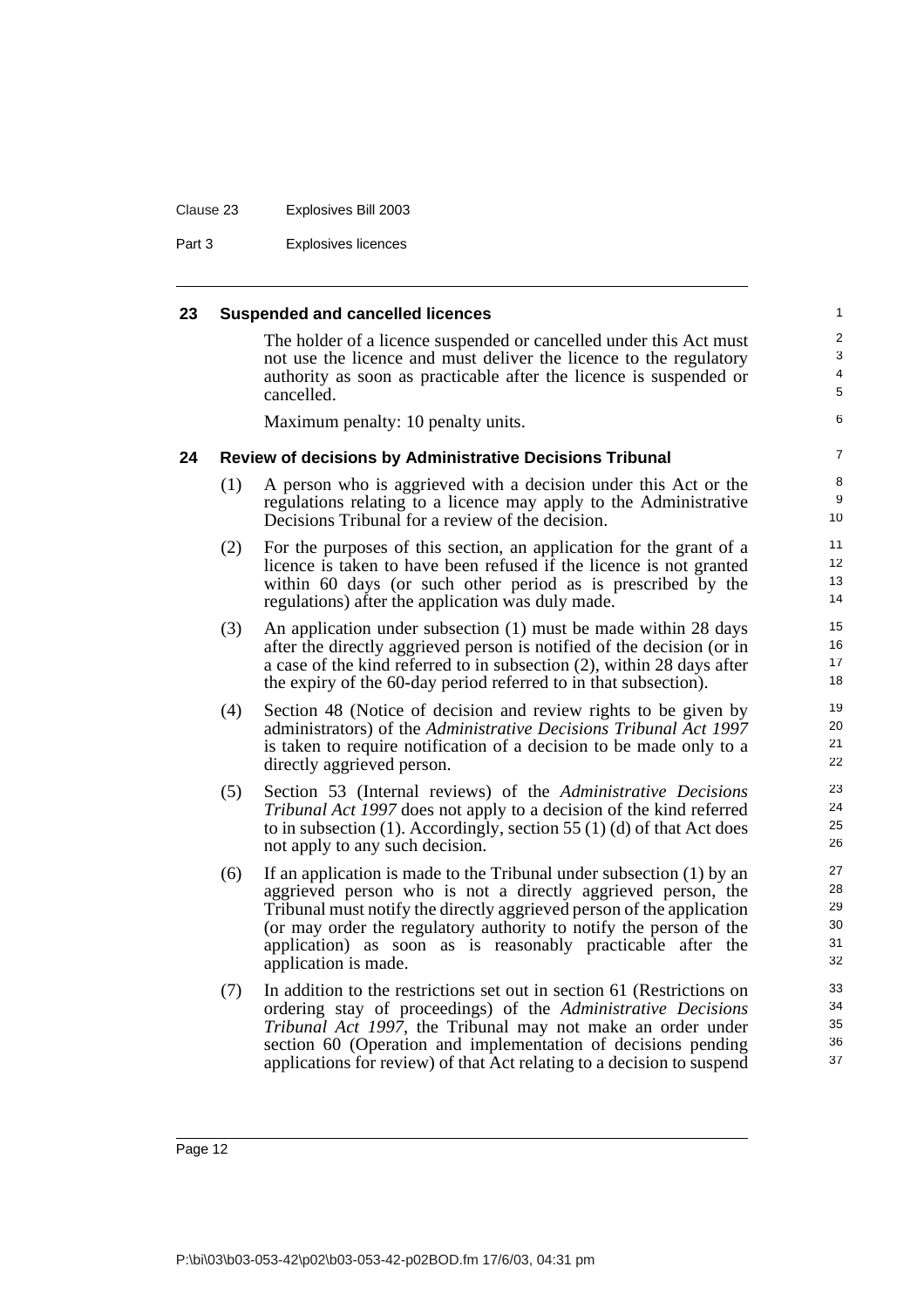| Explosives Bill 2003 | Clause 24 |
|----------------------|-----------|
| Explosives licences  | Part 3    |
|                      |           |

or cancel a person's licence unless the Tribunal is satisfied that the person does not present a risk to the health or safety of any other person.

- (8) Without limiting section 67 (Parties to proceedings before Tribunal) of the *Administrative Decisions Tribunal Act 1997*, the Tribunal may do either or both of the following:
	- (a) join an aggrieved person as a party to proceedings in the Tribunal brought by any other aggrieved person in respect of the same decision,
	- (b) allow an aggrieved person to make submissions to the Tribunal concerning a decision under review in proceedings brought by another aggrieved person and take those submissions into account in determining the proceedings.

## (9) In this section: *aggrieved person*, in relation to a decision relating to a licence, means:

- (a) a directly aggrieved person, or (b) any other person aggrieved by the decision as referred to in subsection  $(1)$ . *directly aggrieved person*, in relation to a decision relating to a 17 18 19 20
- licence, means: (a) the person who holds (or held) the licence, or (b) a person who has applied for the licence. 21 22 23

Page 13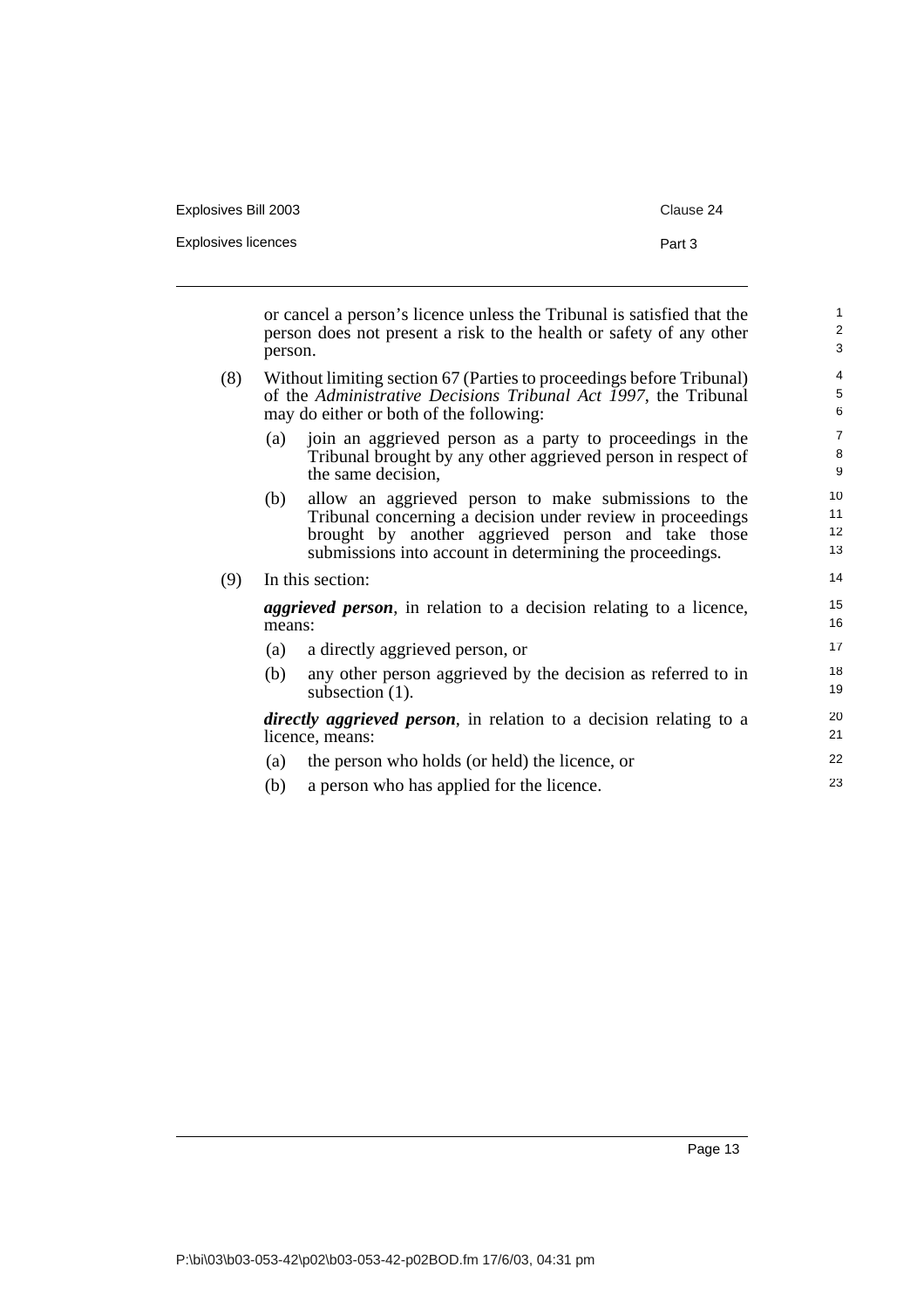#### Clause 25 Explosives Bill 2003

Part 4 Administration

<span id="page-21-2"></span><span id="page-21-1"></span><span id="page-21-0"></span>

| Part 4 |     | <b>Administration</b> |                                                                                                                                                                                                                                                                        | 1                    |
|--------|-----|-----------------------|------------------------------------------------------------------------------------------------------------------------------------------------------------------------------------------------------------------------------------------------------------------------|----------------------|
| 25     |     |                       | <b>Appointment of inspectors</b>                                                                                                                                                                                                                                       | 2                    |
|        |     |                       | The regulatory authority may appoint as inspectors any of the<br>following persons:                                                                                                                                                                                    | 3<br>4               |
|        |     | (a)                   | a statutory officer,                                                                                                                                                                                                                                                   | $\sqrt{5}$           |
|        |     | (b)                   | a member of staff of a Department,                                                                                                                                                                                                                                     | 6                    |
|        |     | (c)                   | a person employed by a public or local authority,                                                                                                                                                                                                                      | $\overline{7}$       |
|        |     | (d)                   | a person belonging to a class of persons prescribed by the<br>regulations.                                                                                                                                                                                             | 8<br>9               |
| 26     |     | <b>Identification</b> |                                                                                                                                                                                                                                                                        | 10                   |
|        | (1) |                       | Every inspector is to be issued with an identification card as an<br>inspector by the regulatory authority.                                                                                                                                                            | 11<br>12             |
|        | (2) |                       | The identification card must:                                                                                                                                                                                                                                          | 13                   |
|        |     | (a)                   | state that it is issued under this Act, and                                                                                                                                                                                                                            | 14                   |
|        |     | (b)                   | give the name of the person to whom it is issued, and                                                                                                                                                                                                                  | 15                   |
|        |     | (c)                   | state the date (if any) on which it expires, and                                                                                                                                                                                                                       | 16                   |
|        |     | (d)                   | describe the kind of premises to which the powers of the<br>inspector extend, and                                                                                                                                                                                      | 17<br>18             |
|        |     | (e)                   | be signed by the head of the regulatory authority or an officer<br>approved by the head of the regulatory authority for the<br>purposes of this paragraph.                                                                                                             | 19<br>20<br>21       |
| 27     |     |                       | <b>Extension of certain provisions of Occupational Health and Safety</b><br>Act 2000 relating to inspectors and the enforcement of this Act                                                                                                                            | 22<br>23             |
|        | (1) |                       | Division 2 of Part 5 (Powers of inspectors), other than sections 49,<br>64 and 69, of the Occupational Health and Safety Act 2000 applies<br>to inspectors (within the meaning of this Act) for the purposes of the<br>administration of this Act and the regulations. | 24<br>25<br>26<br>27 |
|        | (2) |                       | For the purpose of the application of those provisions:                                                                                                                                                                                                                | 28                   |
|        |     | (a)                   | a reference in the Occupational Health and Safety Act 2000 to<br>"this Act or the regulations" is taken to be a reference to this                                                                                                                                      | 29<br>30             |

31

<span id="page-21-3"></span>Act or the regulations, and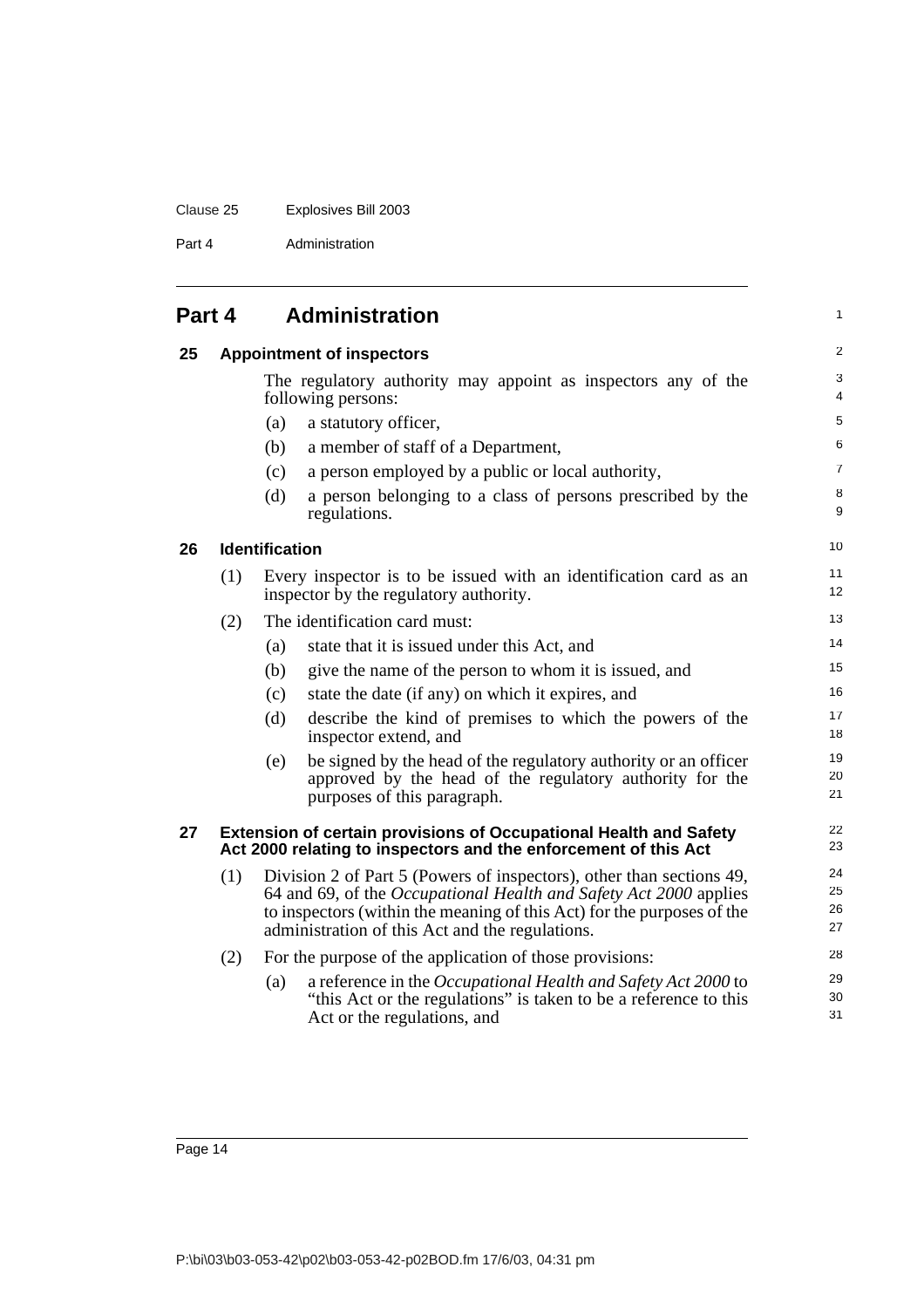| Explosives Bill 2003 | Clause 28                                                                                                                                                                                                                                                |
|----------------------|----------------------------------------------------------------------------------------------------------------------------------------------------------------------------------------------------------------------------------------------------------|
| Administration       | Part 4                                                                                                                                                                                                                                                   |
| (b)                  | a reference in the Occupational Health and Safety Act 2000 to<br>a place of work is taken to be a reference to premises in which<br>the handling of explosives, explosive precursors or dangerous<br>goods to which section 31 applies is occurring, and |

(c) a reference in the *Occupational Health and Safety Act 2000* to an inspector (within the meaning of that Act) is taken to be a reference to an inspector (within the meaning of this Act).

## <span id="page-22-0"></span>**28 Offence of obstructing or intimidating inspectors**

|                  | A person must not:                                                                                                                                 | 9              |
|------------------|----------------------------------------------------------------------------------------------------------------------------------------------------|----------------|
| (a)              | obstruct, hinder or impede an inspector in the exercise of the<br>inspector's functions under this Act or the regulations, or                      | 10<br>11       |
| (b)              | intimidate or threaten or attempt to intimidate an inspector in<br>the exercise of the inspector's functions under this Act or the<br>regulations. | 12<br>13<br>14 |
| Maximum penalty: |                                                                                                                                                    | 15             |
| (a)              | in the case of a corporation—750 penalty units, or                                                                                                 | 16             |
| (b)              | in the case of an individual—225 penalty units.                                                                                                    | 17             |

8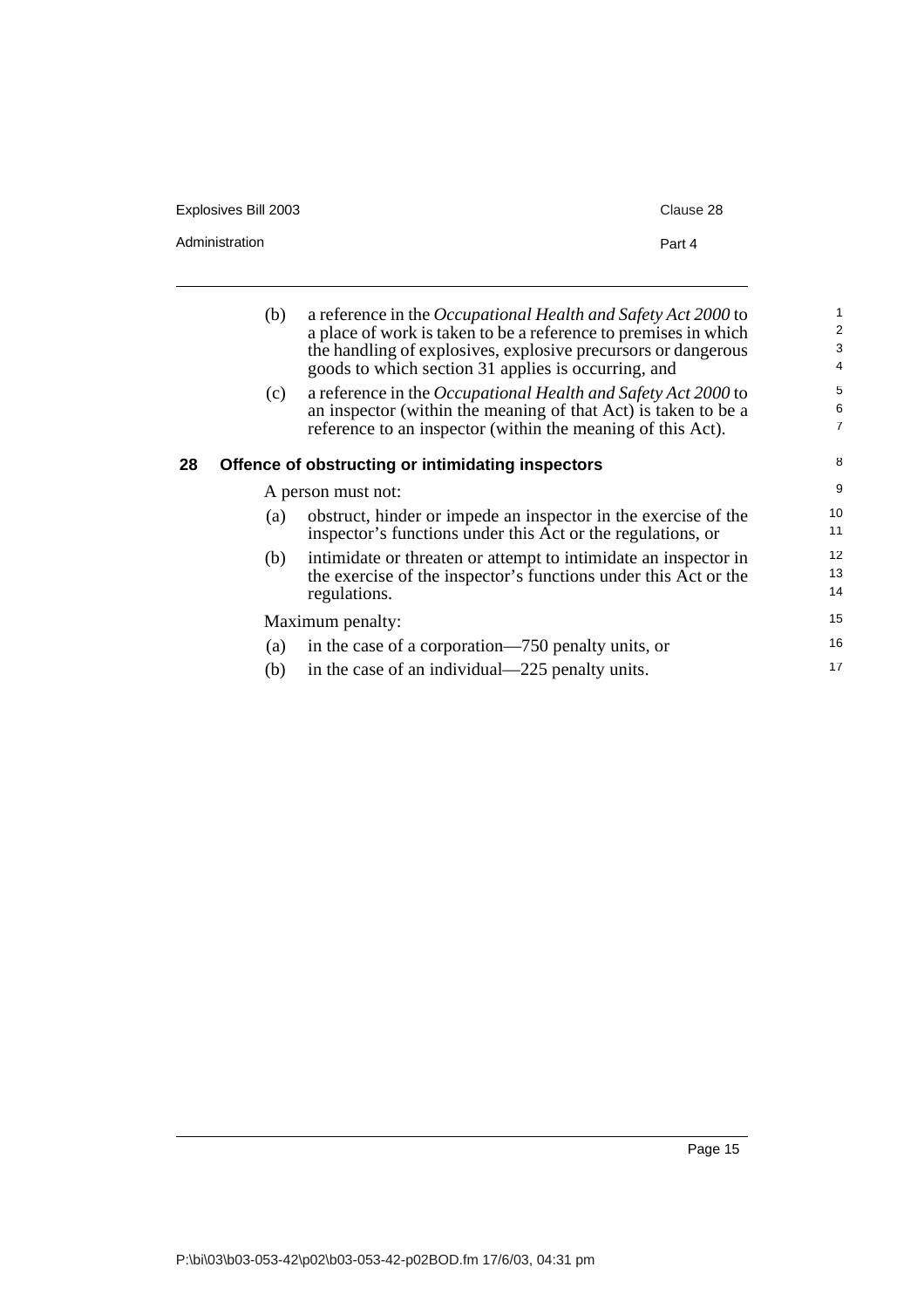## Clause 29 Explosives Bill 2003

Part 5 Miscellaneous

<span id="page-23-4"></span><span id="page-23-3"></span><span id="page-23-2"></span><span id="page-23-1"></span><span id="page-23-0"></span>

| Part 5 |     | <b>Miscellaneous</b>                                                                                                                                                                                                                      |  |
|--------|-----|-------------------------------------------------------------------------------------------------------------------------------------------------------------------------------------------------------------------------------------------|--|
| 29     |     | <b>Act to bind Crown</b>                                                                                                                                                                                                                  |  |
|        |     | This Act binds the Crown in right of New South Wales and, in so far<br>as the legislative power of the Parliament of New South Wales<br>permits, the Crown in all its other capacities.                                                   |  |
| 30     |     | Fees to be paid into WorkCover Authority Fund                                                                                                                                                                                             |  |
|        |     | Any fees paid to the WorkCover Authority as the regulatory<br>authority under this Act or the regulations are to be paid into the<br>WorkCover Authority Fund under the Workplace Injury<br>Management and Workers Compensation Act 1998. |  |
| 31     |     | <b>Regulations relating to dangerous goods</b>                                                                                                                                                                                            |  |
|        | (1) | This section applies to dangerous goods within the meaning of<br>section 135A of the Occupational Health and Safety Act 2000 that<br>are not dangerous goods to which that section applies.                                               |  |
|        | (2) | The regulations may make provision for or with respect to the<br>control and regulation of dangerous goods to which this section<br>applies, including but not limited to the following:                                                  |  |
|        |     | the handling of dangerous goods,<br>(a)                                                                                                                                                                                                   |  |
|        |     | premises, vehicles, vessels, containers and any other<br>(b)<br>equipment or things that are intended for use, are being used<br>or have been used in connection with dangerous goods,                                                    |  |
|        |     | smoking, the lighting or use of fire and any other dangerous,<br>(c)<br>or potentially dangerous, activities in the vicinity of<br>dangerous goods,                                                                                       |  |
|        |     | (d)<br>the inspection, examination and testing of dangerous goods<br>and equipment intended for use or used in connection with<br>dangerous goods,                                                                                        |  |
|        |     | (e)<br>records relating to dangerous goods and the furnishing of<br>returns and other information relating to dangerous goods.                                                                                                            |  |
| 32     |     | <b>Proceedings for offences</b>                                                                                                                                                                                                           |  |
|        | (1) | Proceedings for an offence under this Act or the regulations may be<br>dealt with summarily before:                                                                                                                                       |  |
|        |     | a Local Court, or<br>(a)                                                                                                                                                                                                                  |  |
|        |     | the Industrial Relations Commission in Court Session.<br>(b)                                                                                                                                                                              |  |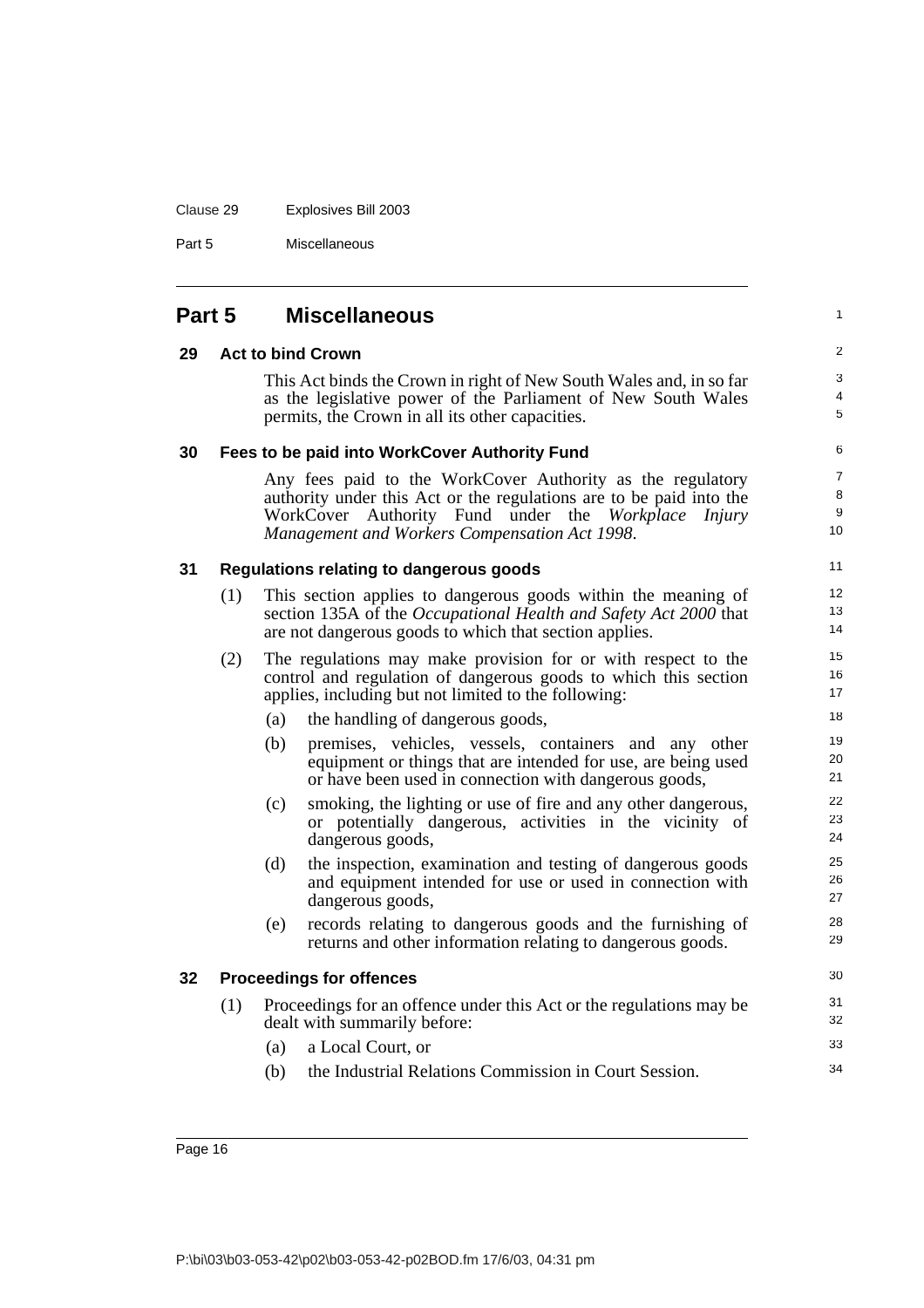Explosives Bill 2003 Clause 33

Miscellaneous **Part 5** 

1  $\overline{2}$ 3

- 
- (2) Proceedings for an offence against this Act or the regulations may be instituted within the period of 2 years after the act or omission alleged to constitute the offence.

#### <span id="page-24-0"></span>**33 Offences by corporations**

- (1) If a corporation contravenes, whether by act or omission, any provision of this Act or the regulations, each director of the corporation, and each person concerned in the management of the corporation, is taken to have contravened the same provision unless the director or person satisfies the court that:
	- (a) he or she was not in a position to influence the conduct of the corporation in relation to its contravention of the provision, or
	- (b) he or she, being in such a position, used all due diligence to prevent the contravention by the corporation.
- (2) A person may be proceeded against and convicted under a provision pursuant to subsection (1) whether or not the corporation has been proceeded against or has been convicted under the provision.
- (3) Nothing in this section affects any liability imposed on a corporation for an offence committed by the corporation under this Act or the regulations.

#### <span id="page-24-1"></span>**34 Penalty notices**

- (1) An authorised officer may serve a penalty notice on a person if it appears to the officer that the person has committed an offence against this Act or the regulations, being an offence prescribed by the regulations as a penalty notice offence.
- (2) A penalty notice is a notice to the effect that, if the person served does not wish to have the matter determined by a court, the person can pay, within the time and to the person specified in the notice, the amount of the penalty prescribed by the regulations for the offence if dealt with under this section.
- (3) A penalty notice may be served personally or by post.
- (4) If the amount of penalty prescribed for an alleged offence is paid under this section, no person is liable to any further proceedings for the alleged offence.
- (5) Payment under this section is not to be regarded as an admission of liability for the purpose of, and does not in any way affect or prejudice, any civil claim, action or proceeding arising out of the same occurrence.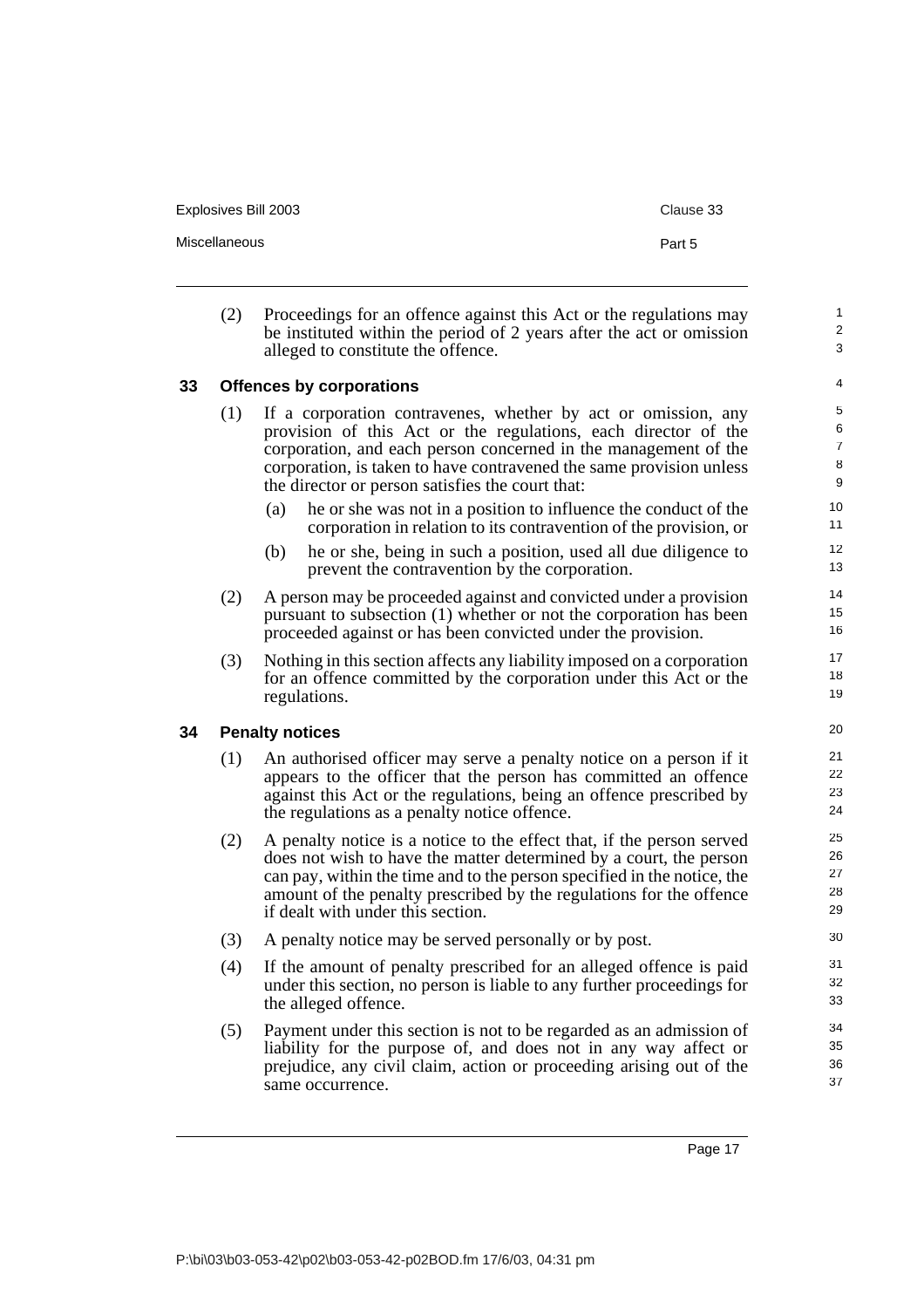## Clause 35 Explosives Bill 2003

Part 5 Miscellaneous

<span id="page-25-0"></span>

|    | (6) |       | The regulations may:                                                                                                                                                                                 | 1                    |
|----|-----|-------|------------------------------------------------------------------------------------------------------------------------------------------------------------------------------------------------------|----------------------|
|    |     | (a)   | prescribe an offence for the purposes of this section by<br>specifying the offence or by referring to the provision creating<br>the offence, and                                                     | $\sqrt{2}$<br>3<br>4 |
|    |     | (b)   | prescribe the amount of penalty payable for the offence if<br>dealt with under this section, and                                                                                                     | 5<br>6               |
|    |     | (c)   | prescribe different amounts of penalties for different offences<br>or classes of offences.                                                                                                           | $\overline{7}$<br>8  |
|    | (7) |       | The amount of a penalty prescribed under this section for an offence<br>is not to exceed the maximum amount of penalty that could be<br>imposed for the offence by a court.                          | 9<br>10<br>11        |
|    | (8) |       | This section does not limit the operation of any other provision of,<br>or made under, this or any other Act relating to proceedings that may<br>be taken in respect of offences.                    | 12<br>13<br>14       |
|    | (9) |       | In this section, <i>authorised officer</i> means any of the following:                                                                                                                               | 15                   |
|    |     | (a)   | an inspector,                                                                                                                                                                                        | 16                   |
|    |     | (b)   | a police officer,                                                                                                                                                                                    | 17                   |
|    |     | (c)   | a person belonging to a class of persons specified in the<br>regulations.                                                                                                                            | 18<br>19             |
| 35 |     |       | <b>Disclosure of information</b>                                                                                                                                                                     | 20                   |
|    | (1) | made: | Except as provided by subsection $(2)$ or $(3)$ , a person must not<br>disclose any information obtained in connection with the<br>administration or execution of this Act unless that disclosure is | 21<br>22<br>23<br>24 |
|    |     | (a)   | with the consent of the person from whom the information<br>was obtained, or                                                                                                                         | 25<br>26             |
|    |     | (b)   | in connection with the administration or execution of this Act,<br><b>or</b>                                                                                                                         | 27<br>28             |
|    |     | (c)   | for the purposes of any legal proceedings arising out of this<br>Act or of any report of any such proceedings, or                                                                                    | 29<br>30             |
|    |     | (d)   | in accordance with a requirement imposed under the<br>Ombudsman Act 1974, or                                                                                                                         | 31<br>32             |
|    |     | (e)   | to a person or body prescribed by the regulations, or                                                                                                                                                | 33                   |
|    |     | (f)   | with other lawful excuse.                                                                                                                                                                            | 34                   |
|    |     |       | Maximum penalty: 5 penalty units.                                                                                                                                                                    | 35                   |
|    |     |       |                                                                                                                                                                                                      |                      |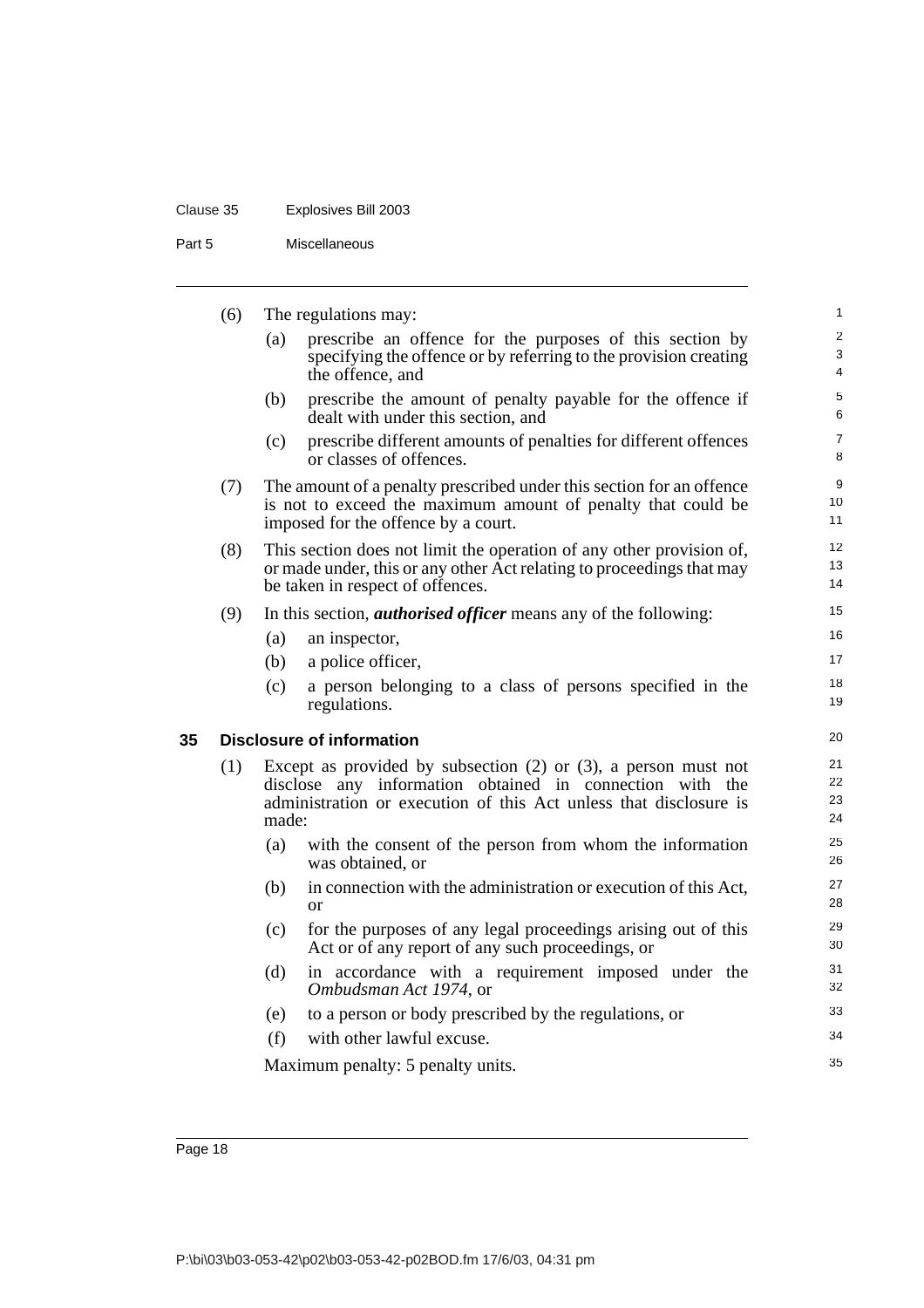Explosives Bill 2003 Clause 36

Miscellaneous **Part 5** 

<span id="page-26-0"></span>(2) The regulatory authority may communicate any matter which comes to its knowledge in the exercise or performance of its functions under this Act to an officer or authority engaged in administering or executing a law of the Commonwealth or of another State or a Territory relating to dangerous goods or explosives. (3) The regulatory authority may communicate any information concerning the location, type and quantity of explosives, which comes to its knowledge in the exercise of its functions under this Act, to any person or authority requiring the information to provide an emergency or rescue service or some other lawful service. **36 Regulations** (1) The Governor may make regulations, not inconsistent with this Act, for or with respect to any matter that by this Act is required or permitted to be prescribed or that is necessary or convenient to be prescribed for carrying out or giving effect to this Act. (2) Without limiting subsection (1), regulations may be made for or with respect to the following: (a) the control and regulation of explosives and explosive precursors, including but not limited to the following: (i) the handling of explosives or explosive precursors, (ii) premises, vehicles, vessels, containers and any other equipment or things which are intended for use, are being used or have been used in connection with explosives or explosive precursors, (iii) smoking, the lighting or use of fire and any other dangerous, or potentially dangerous, prescribed activities in the vicinity of explosives or explosive precursors, (iv) the inspection, examination and testing of explosives or explosive precursors and equipment intended for use or used in connection with explosives or explosive precursors, (v) records relating to explosives or explosive precursors and the furnishing of returns and other information relating to explosives or explosive precursors, (b) the fees chargeable or payable for doing any act or providing any service in connection with this Act or the regulations, (c) forms for the purposes of this Act or the regulations, 1  $\overline{2}$ 3 4 5 6 7 8 9 10 11 12 13 14 15 16 17 18 19 20 21 22 23 24 25 26 27 28 29 30 31 32 33 34 35 36 37 38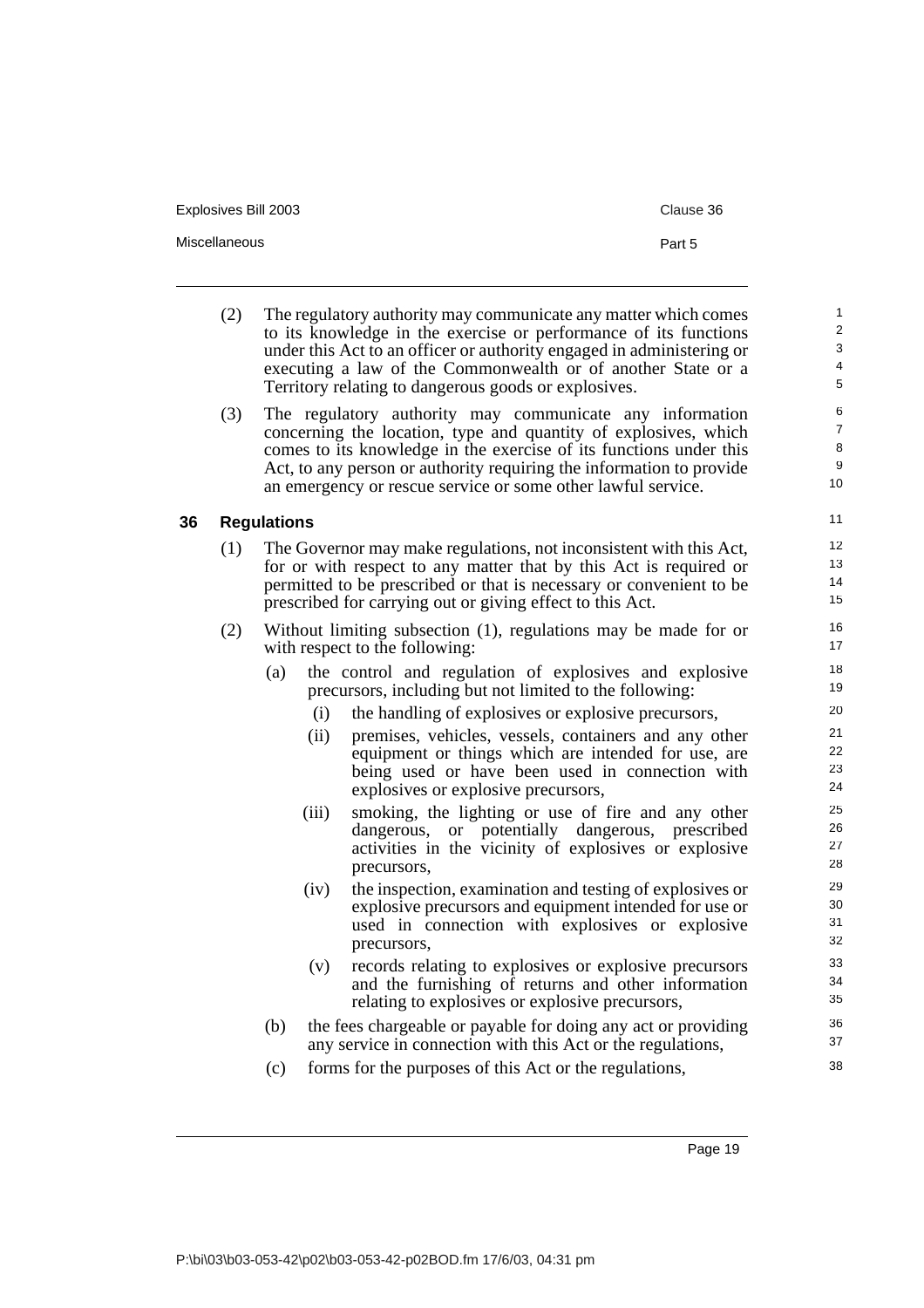## Clause 37 Explosives Bill 2003

Part 5 Miscellaneous

<span id="page-27-1"></span><span id="page-27-0"></span>

|    |     | the manner of serving notices under this Act or the<br>(d)<br>regulations,                                                                                                                     | 1<br>$\overline{\mathbf{c}}$ |
|----|-----|------------------------------------------------------------------------------------------------------------------------------------------------------------------------------------------------|------------------------------|
|    |     | the review of actions and determinations of an inspector or<br>(e)<br>other person who has functions under this Act,                                                                           | 3<br>4                       |
|    |     | any information to be provided to any person by an inspector<br>(f)<br>or other person exercising functions relating to the<br>administration of this Act.                                     | 5<br>6<br>$\overline{7}$     |
|    | (3) | The regulations may create offences punishable by a penalty not<br>exceeding 250 penalty units.                                                                                                | 8<br>9                       |
|    | (4) | The regulations may apply, adopt or incorporate any publication as<br>in force at a particular time or from time to time.                                                                      | 10<br>11                     |
| 37 |     | Savings, transitional and other provisions                                                                                                                                                     | 12                           |
|    |     | Schedule 1 has effect.                                                                                                                                                                         | 13                           |
| 38 |     | <b>Review of Act</b>                                                                                                                                                                           | 14                           |
|    | (1) | The Minister is to review this Act to determine whether the policy<br>objectives of the Act remain valid and whether the terms of the Act<br>remain appropriate for securing those objectives. | 15<br>16<br>17               |
|    | (2) | The review is to be undertaken as soon as possible after the period<br>of 5 years from the date of assent to this Act.                                                                         | 18<br>19                     |
|    | (3) | A report on the outcome of the review is to be tabled in each House<br>of Parliament within 12 months after the end of the period of 5<br>years.                                               | 20<br>21<br>22               |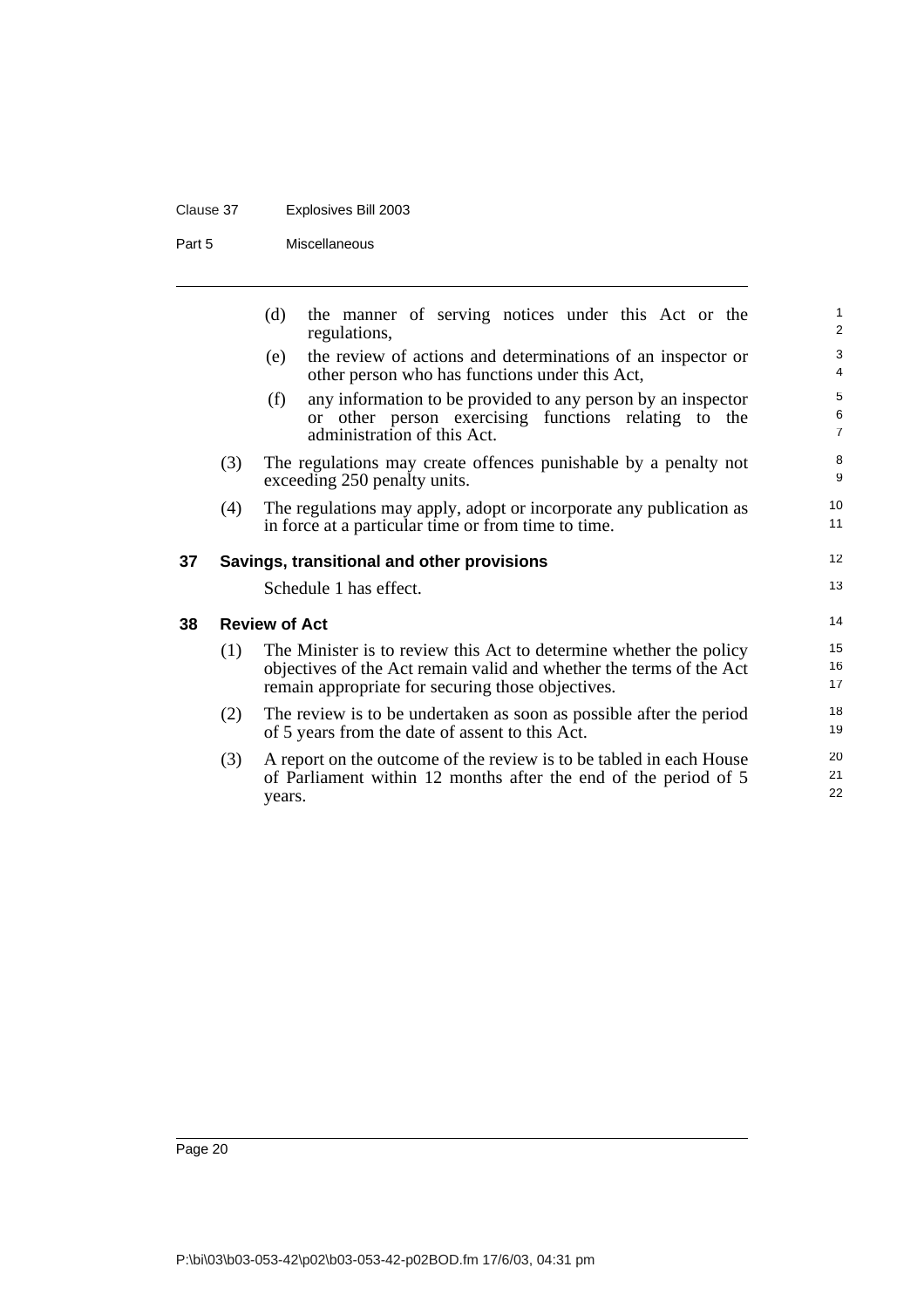Savings, transitional and other provisions Schedule 1

<span id="page-28-0"></span>

|              | Schedule 1 Savings, transitional and other provisions<br>(Section 37)                                                                                                                        | $\mathbf{1}$<br>2        |
|--------------|----------------------------------------------------------------------------------------------------------------------------------------------------------------------------------------------|--------------------------|
| Part 1       | <b>General</b>                                                                                                                                                                               | 3                        |
| 1            | <b>Regulations</b>                                                                                                                                                                           | $\overline{4}$           |
| (1)          | The regulations may contain provisions of a savings or transitional<br>nature consequent on the enactment of the following Acts:<br>this Act                                                 | 5<br>6<br>$\overline{7}$ |
| (2)          | Any such provision may, if the regulations so provide, take effect<br>from the date of assent to the Act concerned or a later date.                                                          | 8<br>9                   |
| (3)          | To the extent to which any such provision takes effect from a date<br>that is earlier than the date of its publication in the Gazette, the<br>provision does not operate so as:              | 10<br>11<br>12           |
|              | to affect, in a manner prejudicial to any person (other than the<br>(a)<br>State or an authority of the State), the rights of that person<br>existing before the date of its publication, or | 13<br>14<br>15           |
|              | to impose liabilities on any person (other than the State or an<br>(b)<br>authority of the State) in respect of anything done or omitted<br>to be done before the date of its publication.   | 16<br>17<br>18           |
| Part 2       | Provisions consequent on enactment of this<br>Act                                                                                                                                            | 19<br>20                 |
| $\mathbf{2}$ | <b>Definitions</b>                                                                                                                                                                           | 21                       |
|              | In this Part:                                                                                                                                                                                | 22                       |
|              | existing licence means a licence:                                                                                                                                                            | 23                       |
|              | (a)<br>that was issued under a provision of the former Act, and                                                                                                                              | 24                       |
|              | that was in force immediately before the provision was<br>(b)<br>repealed.                                                                                                                   | 25<br>26                 |
|              | <i>existing permit</i> means a permit:                                                                                                                                                       | 27                       |
|              | (a)<br>that was issued under a provision of the former Act, and                                                                                                                              | 28                       |
|              | that was in force immediately before the provision was<br>(b)<br>repealed.                                                                                                                   | 29<br>30                 |
|              | former Act means the Dangerous Goods Act 1975.                                                                                                                                               | 31                       |